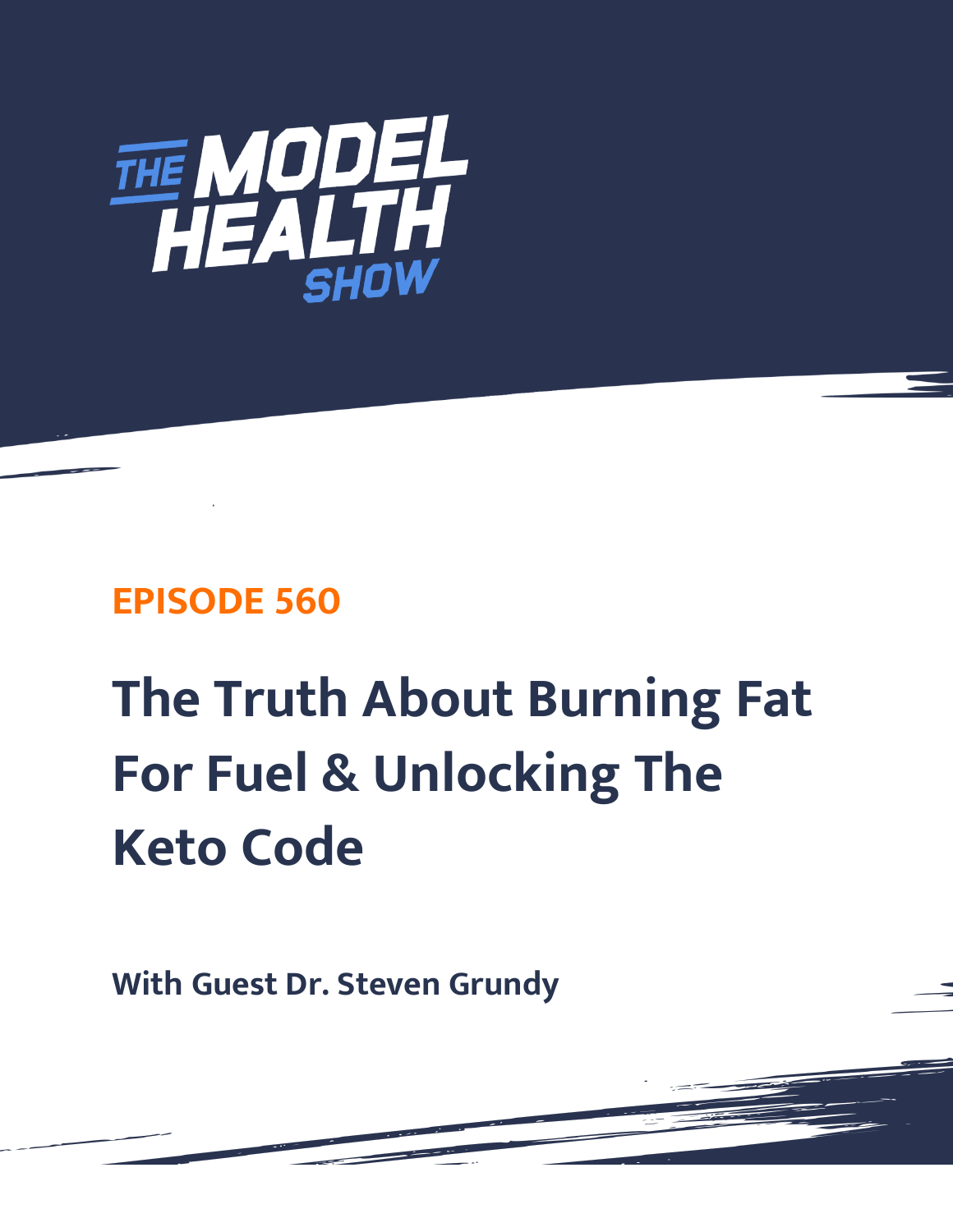## **You are now listening to The Model Health Show with Shawn Stevenson. For more, visit themodelhealthshow.com.**

**SHAWN STEVENSON:** Welcome to the Model Health Show. This is fitness and nutrition expert Shawn Stevenson, and I'm so grateful for you tuning in with me today. At some point, Luke has to become Yoda. We've got to evolve. We've got to step up. We've got to start teaching the earlier generations on how to be a Jedi. Somebody that evolved from Luke Skywalker dancing around with this lightsaber to being Yoda and teaching future generations on health and wellness is our special guest today, Dr. Steven Gundry. Now full caveat, he might not look like Yoda, alright? He's not a little green dude. But his wisdom and his skill set is absolutely remarkable. And I'm bringing this up to say that this conversation that we're having right now about longevity, we have to learn from people who've actually achieved said longevity. It's one thing to have theories and have really well-thought-out theories and hypotheses about longevity and what constitutes longevity. But the greatest data set that we have is the people who are living to a ripe old age, but not just that. It's not just about the chronological age. It's the health span.

In his 70s, he's now publishing his newest book, which is sure to be another New York Times bestseller. And as of this recording, he's out on a ski trip with his wife and just doing the thing. While most of the time, whenever I connect with him and talk with him, he's seeing patients seven days a week as well. It's just like, "Where do you get this energy? What are you on, Dr. Gundry? What is fueling you?" And so that's what we're going to be talking about today, taking this conversation to that superhuman level, right? So, tapping into what is our potential. With a lot of the conversation that we need to focus on right now is the basics, absolutely. And we do plenty of that because this is what our society needs the most. Well, we've got to dabble in here, sprinkle in some of the leading-edge information and how we can become even better. How we can tap into the greatest expression of our genetic potential. Which, as you're going to discover, there's a component to this that is so obvious yet so overlooked, and this is our mighty, mighty mitochondria, these ancient organelles that exist. We've got upwards of 2000, even 3000 mitochondria in all of our cells. These are a spectrum, could be 1000 to 2500. Now, we have some preconceived notions about mitochondria that are going to get disrupted a little bit here.

And that's what he does. Dr. Gundry is a disruptor in every sense of the word. And he's bringing up an important distinction with one of the most popular diet frameworks today, and this is the diet framework revolving around ketosis, the keto diet. It's on everybody's lips, from highperforming athletes to everyday folks just looking to lose a few pounds. There's a tremendous amount of efficacy with some of the ingredients of this protocol. But what makes this different, and this platform, the Model Health Show, is our inclusivity in inviting in many [different perspectives and people from different diet frameworks being a part of this](https://themodelhealthshow.com/podcasts/dr-steven-gundry-keto-code/)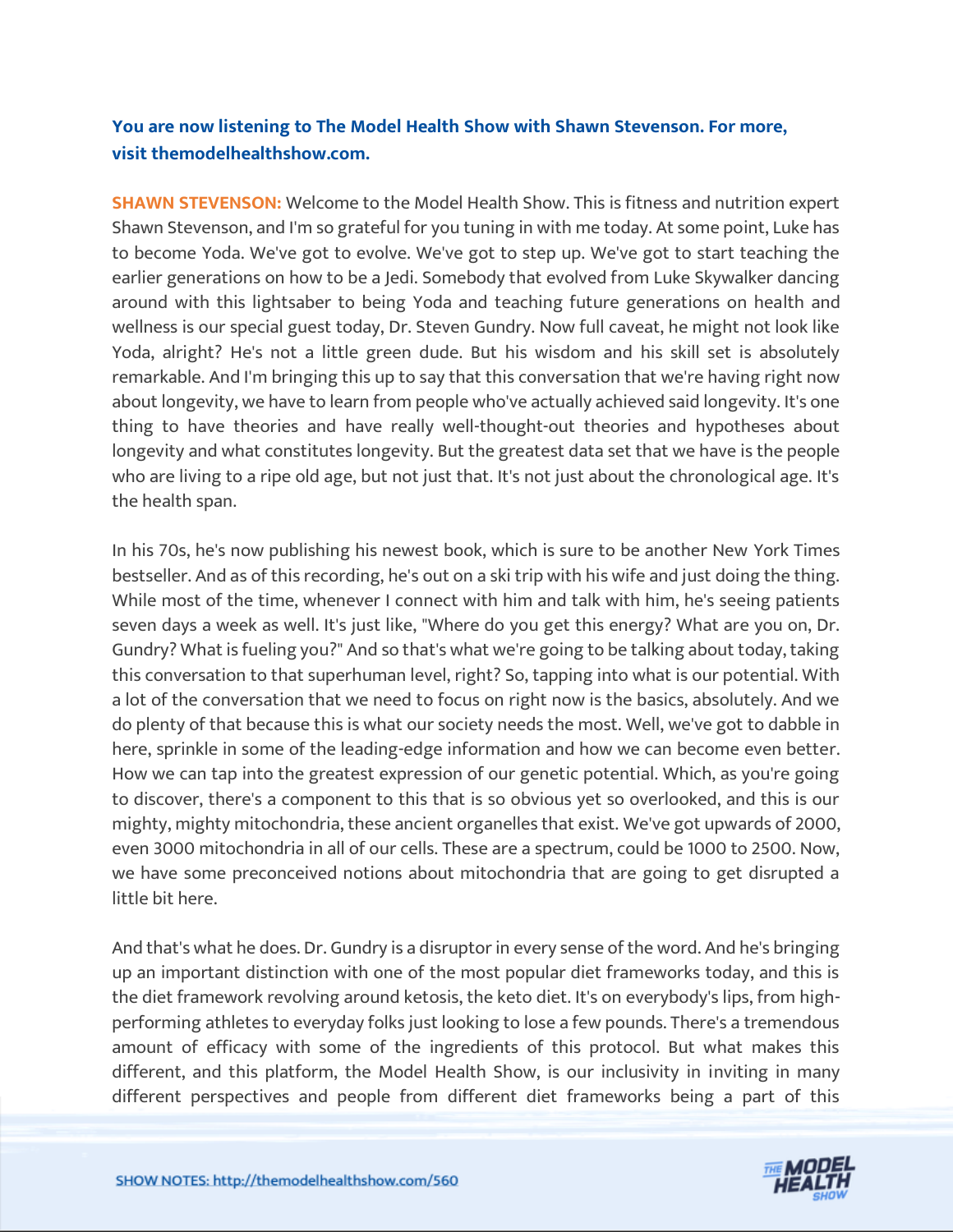community and being able to glean the very best science and insights regardless of our personal nutrition beliefs. And we understand that we don't want to lean into nutritional dogma and keep our minds and our hearts open to variations in how things are actually working. Because today, Dr. Gundry is going to point out a really interesting secret about ketosis that bypasses something that we believed about ketosis. And number one, it's remarkable. Number two, it's a little bit... Again, it's a disruption to the normal programming.

And so, make sure that you're listening with an open heart, open mind, and really tune in here because it's going to make a whole lot of sense at the end of the day. And also, regardless of our diet framework that we're subscribed to, we can partition some of these insights into what we're doing in a way that works for us. And we really get to the heart of what is creating longevity. What is creating energy in a person who's in their 70s, like Dr. Gundry, and performing at such a high level? How can we aspire to that? And also, in our lives right now, how can we be the very best possible human being that we can be right now? And I know if you know, like I do, if we check in with ourselves, we know that there's another level for us, no matter where we are. And that's what I'm trying to get to. And that's what I'm inviting you to, as well.

Now, during this conversation, we're going to touch on, very lightly, the topic of brown adipose tissue. We did an entire masterclass on brown adipose tissue that, after this episode, definitely check that one out. It's so much insight on to the role of brown adipose tissue, and also specifically this thermogenic effect and being able to elevate our basal metabolic rate, our resting metabolic rate, so that we're expending more energy just doing our normal day-to-day stuff. That can be a huge leverage point for folks that are wanting to lose weight and to achieve a healthy body composition. And so, in this little nugget that I share during the episode, it was scientists who were using an fMRI to look at the brown adipose tissue primary spots on the body, which is largely going to be around your clavicles, aka your collarbones, shoulder blades, and your upper back and down your spine. That's generally where we're going to find the highest ratio of brown adipose tissue. This is a type of fat that burns fat. This is a type of fat, structurally a fat, that burns fat for fuel. The reason that brown adipose tissue is brown versus the white adipose tissue, which is a storage, more of a storage form of body fat...

Brown adipose tissue is brown because it is so dense in mitochondria, these energy-generating power plants, again, ancient powerful organelles in ourselves. It's so dense in this. This is why it's expending so much energy. So, they looked at FMRIs, the brown adipose tissue spots in the body and they saw that when folks drink coffee, these parts of the body, the brown adipose tissue, essentially was just lighting up, demonstrating this resonance with the human body, coffee, and the activation of brown adipose tissue. And here's another little insight as well, seeing that some compounds that are in coffee nudging beige fat cells. So, these are fat cells [that are kind of on the fence, that could become white fat cells or brown fat cells. So, storage](https://themodelhealthshow.com/podcasts/dr-steven-gundry-keto-code/)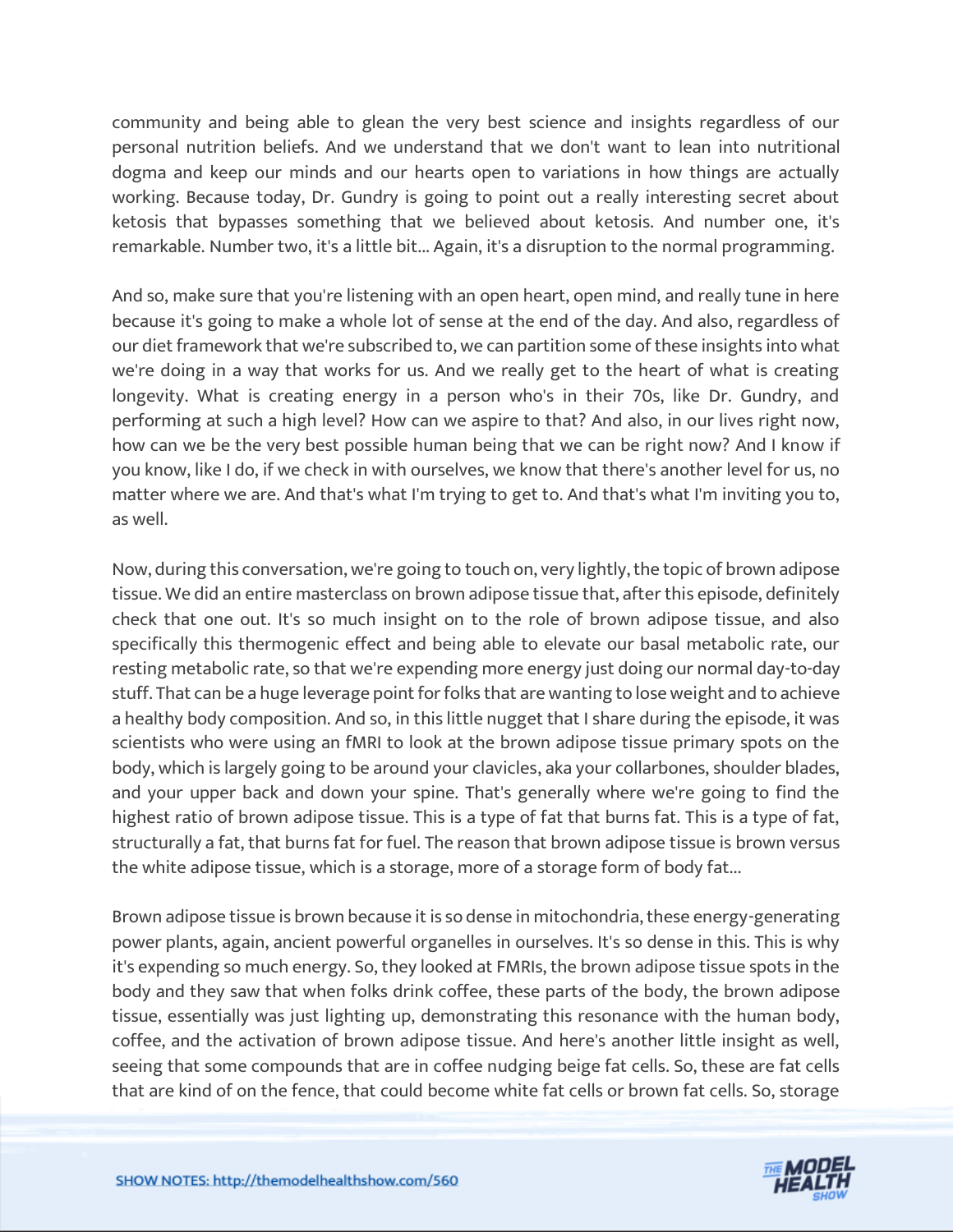fats. When we think about "burning fat or losing fat" we're thinking generally about our white adipose tissue, these storage fats. And what we do, our environmental inputs can nudge our beige fat cells that are sitting on fence into being white fat, or it can nudge them into being brown fat. Compounds in coffee nudge the beige fat cells into that brown fat domain. So, with this tied all in together, one of the other remarkable things... Because just staying in this lane of longevity, Stanford University researchers recently deduced that the caffeine in coffee is able to defend against age-related inflammation.

Their research revealed that light to moderate coffee drinkers live longer and more healthfully, have a longer health span, thanks in part to the protection caffeine provides by suppressing genes related to inflammation. We're talking about Nutrigenomics here. We're talking about literally epigenetic controllers influencing our genes. And this is a huge component here. Because again, this is... We usually have this connotation with caffeine being this bad thing. This is how things could get marketed and framed. But in reality, where is the caffeine coming from? Is this coming from a viable nutrient dense resource that has more compounds than just hitting that caffeine note down. And also, the quality of said coffee matters tremendously. There's a U-shaped curve of benefits. Whereas folks who weren't consuming coffee, they're not having this benefit noted in this study. Whereas if you're drinking too much and going ham, because they said light to moderate coffee drinkers, then you're going to have diminishing returns and possibly have some other issues, some other side effects. So, light to moderate coffee drinkers, literally suppressing genes related to inflammation.

Another recent study in talking about longevity, published in the Journal, Practical Neurology, details how regularly drinking coffee has been shown to help prevent cognitive decline and reduce the risk of developing Alzheimer's and Parkinson's disease. That's just flat out remarkable. Again, it's not just life span, it's our health span. There's something really remarkable about coffee. But here's the thing, we don't want coffee that's coming along with pesticides, herbicides, rodenticides, things that are well established to damage our mitochondria, to damage our microbiome, damaging the healthy expression of our genes. So, we want to avoid those things. Organic high-quality coffee. And also, I really want to highly, highly advise you to make sure that we're not just hitting the coffee button. But take this as an opportunity to have coffee that is infused with storied, clinically proven medicinal mushrooms like Lion's mane, like Chaga. That's exactly what I had today. Lion's mane has been affirmed by the University of Malaya. It's being used right now and studied for helping to heal people from traumatic brain injuries. The properties in Lion's mane have been found to stimulate neurogenesis, the creation of new brain cells. Flat out remarkable. If we're looking at longevity, we're going to need that.

And Chaga, Chaga medicinal mushroom is one of the most clinically studied and storied [mushrooms documented throughout history. The highest source of antioxidants you](https://themodelhealthshow.com/podcasts/dr-steven-gundry-keto-code/)'[re going](https://themodelhealthshow.com/podcasts/dr-steven-gundry-keto-code/)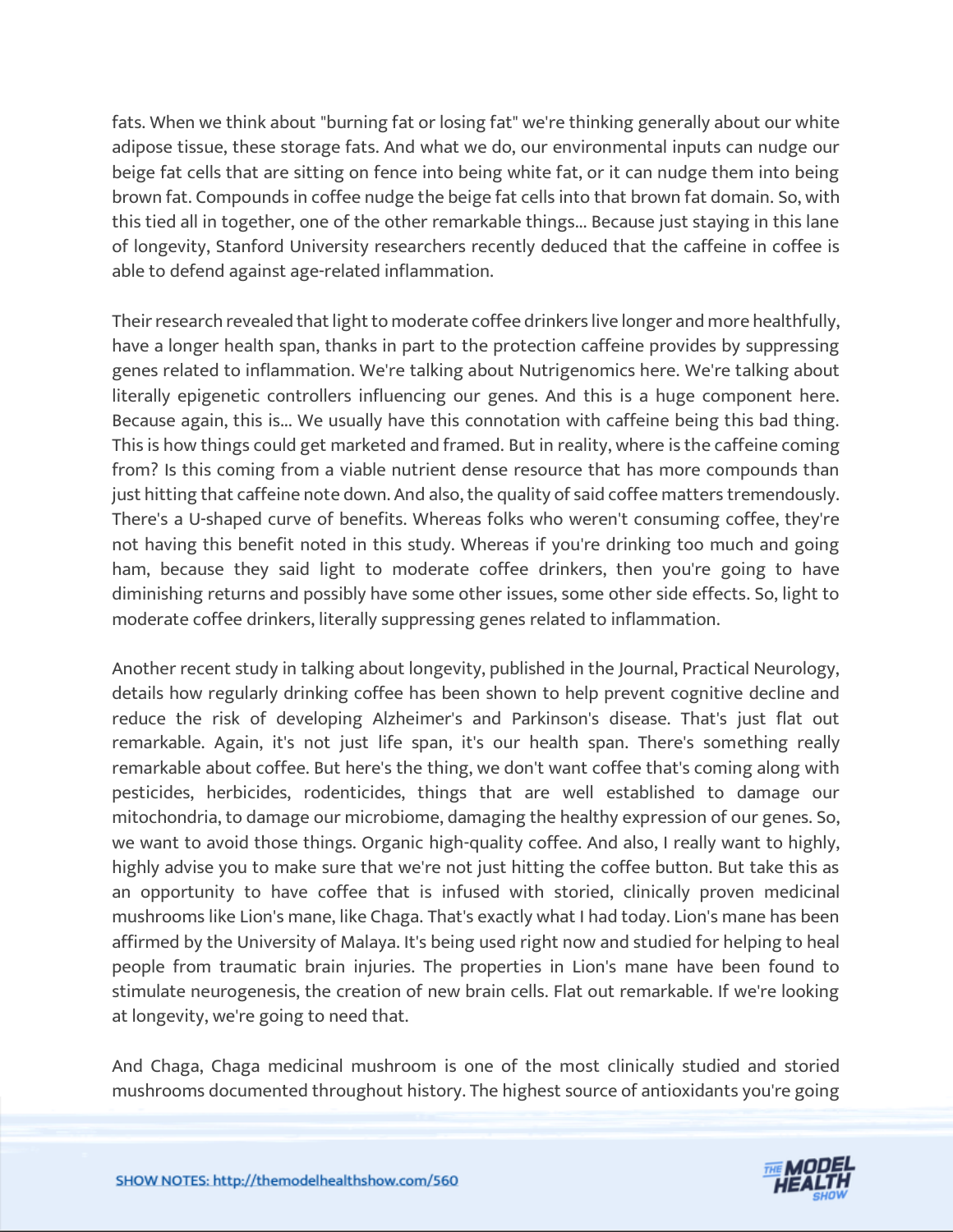to find in anything. Chocolate, Chaga has more. Acai, Chaga has more. Goji berries, Chaga has more. You name it, you name it, Chaga has more. So that's the bottom line. So, what if we can infuse ourselves, and even talking about superoxide dismutase and activating these pathways for glutathione and other things we're going to talk about. It's just so wonderful, the things that we have access to today. So don't just do coffee, do organic mushroom coffee from Four Sigmatic. Go to F-O-U-R-S-I-G-M-A-T-I-C.com/model. That's foursigmatic.com/model. Get a special discount at least 10% off. Big fan of their Lion's mane mushroom coffee and also their Cordyceps mushroom coffee as well. You can get instant packs, or you can get the ground coffee itself and do your thing, make it even sexier. It's a great way to start your day to healthfully, intelligently energize ourselves. Again, we're talking about epigenetic influence, setting the template for longevity. There's nothing better than that. Go to foursigmatic.com/model. Now, let's get to the Apple Podcast review of the week.

**ITUNES REVIEW:** Another five-star review titled "The best," by Asorial Rojas. "I love Shawn. He's so intelligent and personable. He inspires me every time I listen to his podcast. I've made great changes for myself from being empowered through his podcasts."

**SHAWN STEVENSON:** Such an honor. Thank you so much for sharing that over on Apple Podcasts. I appreciate you immensely. Thank you for taking the time to share your heart. Listen, if you got to do so, please pop over to Apple Podcasts and leave a review for The Model Health Show. And on that note, let's get to our special guest and topic of the day. Our guest today is Steven Gundry, MD. And he's a renowned heart surgeon, medical inventor, and fourtime New York Times best-selling author. Dr. Gundry practices medicine seven days a week at his clinics, the International Heart and Lung Institute in Palm Springs and the Center for Restorative Medicine in Santa Barbara. Dr. Gundry is also the host of the weekly Dr. Gundry Podcast. And now he's back on The Model Health Show to share some new game-changing insights. So, let's dive into this conversation with the one and only Dr. Steven Gundry. I'm a baby compared to you. You were winning awards when I was not even a thought. You are the definition of what longevity is. So, learning from you is such a gift for all of us.

**DR. STEVEN GRUNDY:** So far so good. I knew Jack LaLanne in his later years, and I think I've said before that Jack LaLanne really was the godfather of fitness. And I had the chance to know him, and Jack had this favorite expression. He says, "I can't die, it'd be bad for business." So, I guess that's same with me. I can't die 'cause it'd be bad for business.

**SHAWN STEVENSON:** That's right. Oh, man, that's really simplistic and also, just kind of jumping in here, true to form, you're being disruptive with this new book. And one of the things that you kick things off with was saying that ketones are not the miraculous cellular fuel that we think they are. Help us make sense with that, Dr. Gundry.

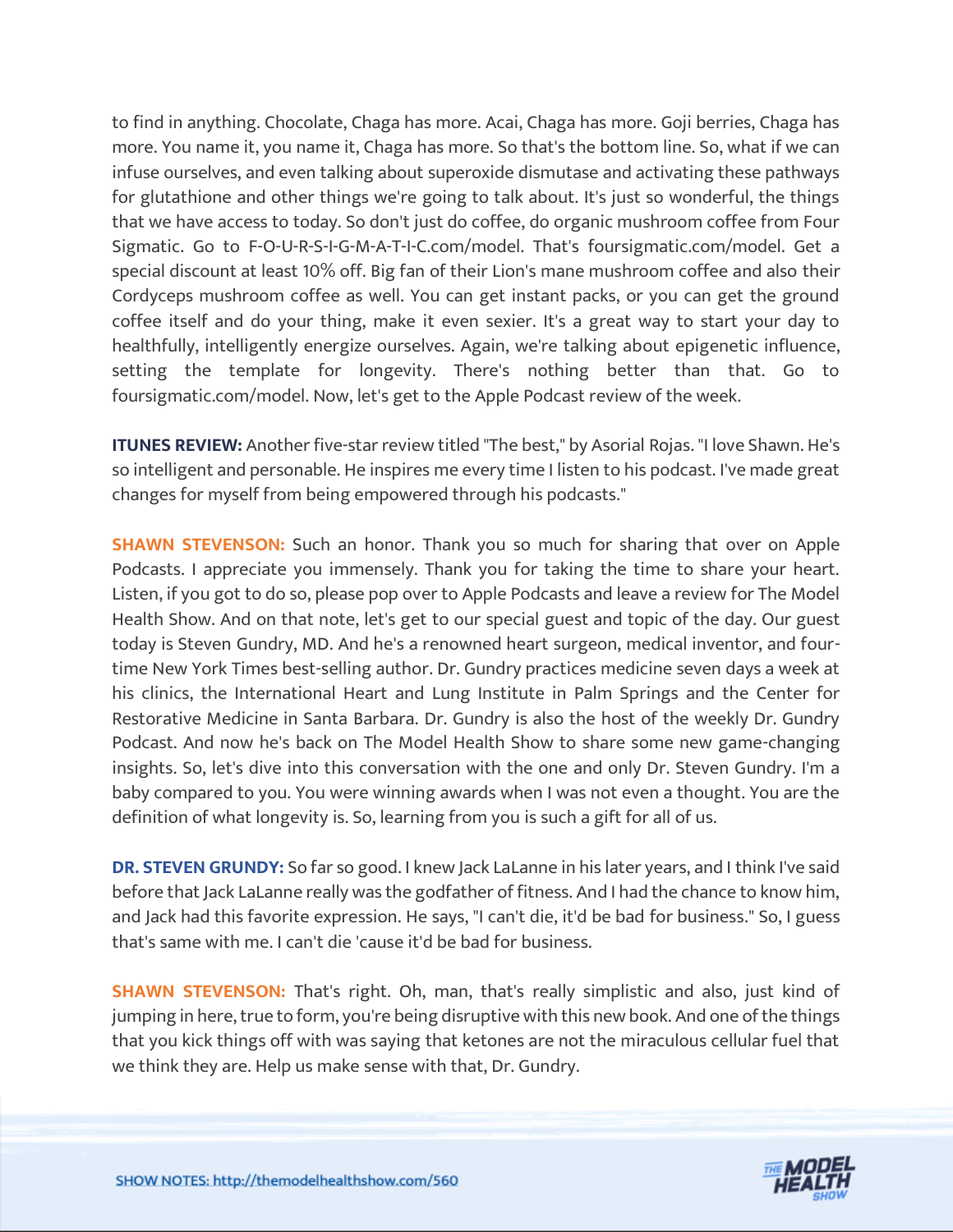**DR. STEVEN GUNDRY:** Well, yeah. I've had a version of a ketogenic diet for 20 years and I've always told my patients that ketones and a ketogenic diet will make you an incredibly efficient fat burner and it's that ability to become an efficient fat burner that makes you lose weight if you're doing a ketogenic diet right. Well, when I was writing The Energy Paradox, I wanted to put some muscle behind these proclamations of explaining how ketones work and what a great fuel they are. And when I started looking up the papers to back up my thoughts and what almost every keto expert says, in fact, the papers say the exact opposite. And this is great research coming out of Harvard, in humans, from Dr. Cahill and Dr. Owen, coming out of the NIH from Dr. Veech, looking at where ketones came from, why they existed in the first place, and it turns out the exact opposite of what almost all of us preach is actually happening. Ketones are a horrible fuel. They're a fuel primarily designed to tide the brain over temporarily when we're starving. And maybe I can explain that better.

Normally, and we talked about this, you and I are fanatics about having metabolic flexibility, the ability on a dime for our mitochondria, the little energy-producing organelles in most of our cells, to take glucose as a fuel and make it into ATP, our energy currency, or to take free fatty acids as a fuel and make that into ATP, but the process for doing that is very different. But normally mitochondria, if glucose runs out, if you stop eating, if we run out of glycogen in our muscles and liver, in a few hours we should be able to literally on a dime switch over to burning free fatty acids as a fuel and that's good, except free fatty acids can't be used by the brain. They could be, but they can't get into the brain because they're actually long-chain fats and they can't get through the blood-brain barrier fast enough to fuel neurons. So, neurons would be perfectly happy to use free fatty acids as a fuel, but they can't because free fatty acids can't get through the blood-brain barrier fast enough. So, enter ketones. Some free fatty acids go to the liver when you liberate free fatty acids and there, they're converted to ketone bodies and ketone bodies are short water-soluble fatty acids that just so happen can go through the blood-brain barrier quickly and it just so happens that neuron-mitochondria can use ketones to kind of hold the line to keep things alive until the next food arrives.

Dr. Veech at the NIH made a huge point of this, that the ability to generate ketones was really what made us, and our ancestors survive from famine to famine because we always didn't have a great kill or we didn't always have food available, grains or fruit. And so, during those times, ketones were a great temporary substitute, but Veech took it one further. He said our natural condition is to be starving and we should always try to be starving 24 hours a day. And in fact, he became so famous for it, he made the cover of Time Magazine, that we should always be starving. That's actually a very bad idea. But it was actually Veech's colleagues at Harvard who said, "Not so fast. When we actually look at human beings, in fact, that actually does not happen at all. In fact, the exact opposite happens. Ketones are a pretty lousy fuel, and we should start to look at, well, wait a minute, if they're a pretty lousy fuel and they're only there to keep our [brain okay before the next meal arrives, but they have some really cool effects that everybody](https://themodelhealthshow.com/podcasts/dr-steven-gundry-keto-code/)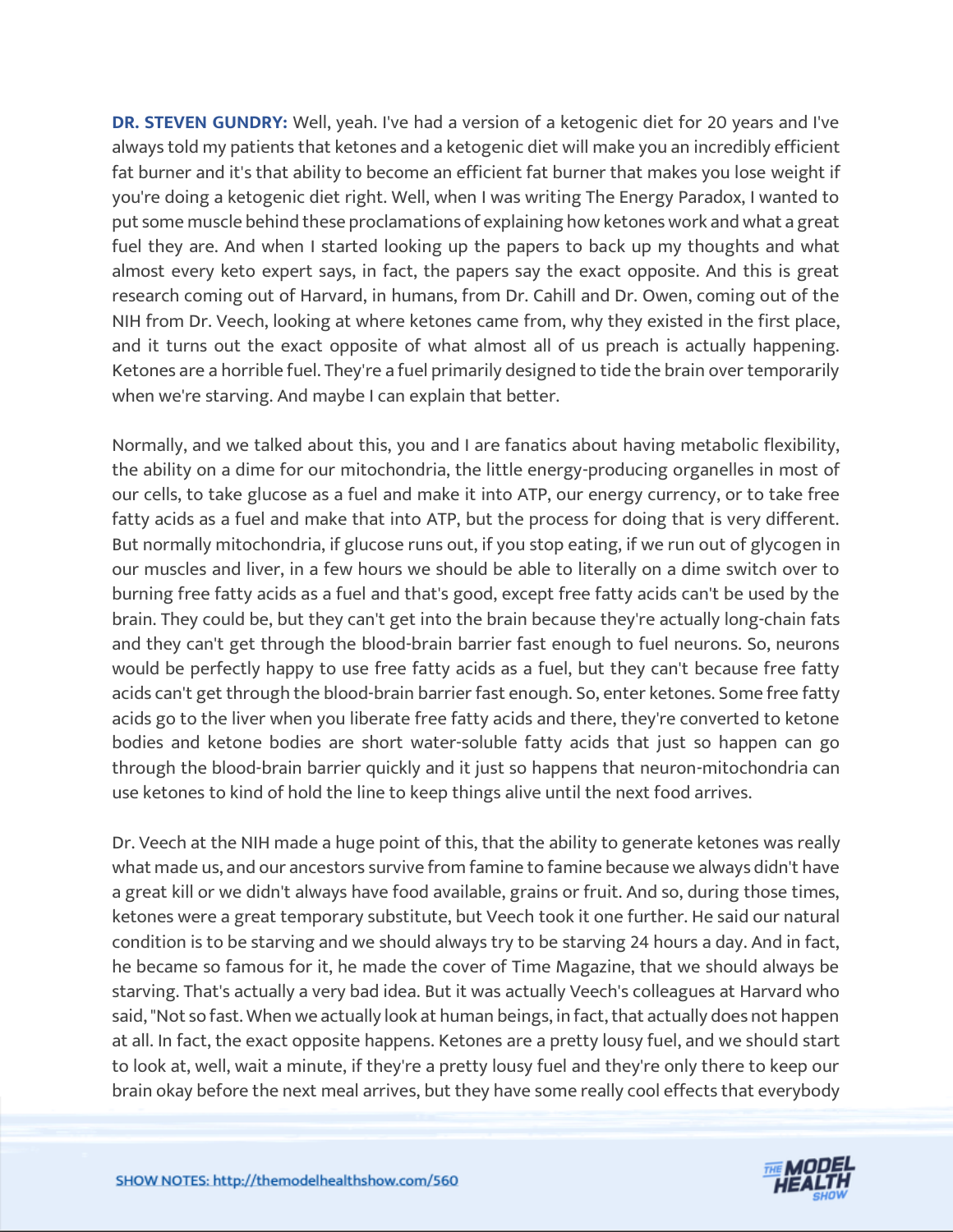who does ketogenic diets benefit from, what the heck are they actually doing if they're not this super fuel?" And that's when, unfortunately, I ran down this rabbit hole and realized that ketones are really incredibly signaling compounds. They're signaling agents that tell mitochondria that times are rough and to protect themselves at all costs. And we'll get into that.

So yeah, sorry, folks. And in the book, I jokingly produce a lot of quotes that are in a bunch of the ketogenic books with ketogenic experts, and I've not included their names to protect the innocent, but... But all of us can have a very good laugh at those quotes including one quote from a ketogenic expert that says that ketones are the liver's preferred fuel. In fact, the liver can't use ketones as a fuel and that's why the liver releases them into our bloodstream. So, I'm sorry, we're wrong, I was wrong. And one of the things I guess that's made me believable through the years, is that I want to find out what I'm wrong about, I want to find out why I was wrong, and I want to tell people hey, I was wrong. Guess what? I've learned something and the purpose of research is really to reject conventional wisdom and find out how we you were wrong about something.

**SHAWN STEVENSON:** That's called doing science.

### **DR. STEVEN GUNDRY:** That's exactly, right.

**SHAWN STEVENSON:** And this is the thing... Again, I really admire about you, number one you're demonstration of longevity and this is yet another epic book that you're writing. When most folks have already phoned it in. And I know you've got tons more in you already, but you've been somebody who has a healthy amount of skepticism and keeping that open even within the ideas that you carry. And because of that, you've been able to offer up some pioneering game-changing insights that then trickle themselves throughout all of nutrition in all of health and impact the lives of millions of folks who don't even know that they're coming from you, it's that remarkable. And one of the things that you brought up in the book like in a way that I haven't really seen before, you do emphasize this relationship with mitochondria, but the relationship with mitochondria and the role that ketones play really jumped out for me in an entirely new way. But first, I want to highlight this relationship with metabolic health and our mitochondria. You have this study in there with identical twins, can you talk about that?

**DR. STEVEN GUNDRY:** Yeah, this one, I think was a real eye-opener when I stumbled upon it. Most of us are convinced that most of what happens to us is our Genetic Destiny. It's our family history. And one of the things that's interesting about twins, is that twins obviously have the identical genome and there is a fascinating study with twins, who are different weights despite [having the exact same genetic makeup and there are Twin Studies... A lot of them are headed](https://themodelhealthshow.com/podcasts/dr-steven-gundry-keto-code/)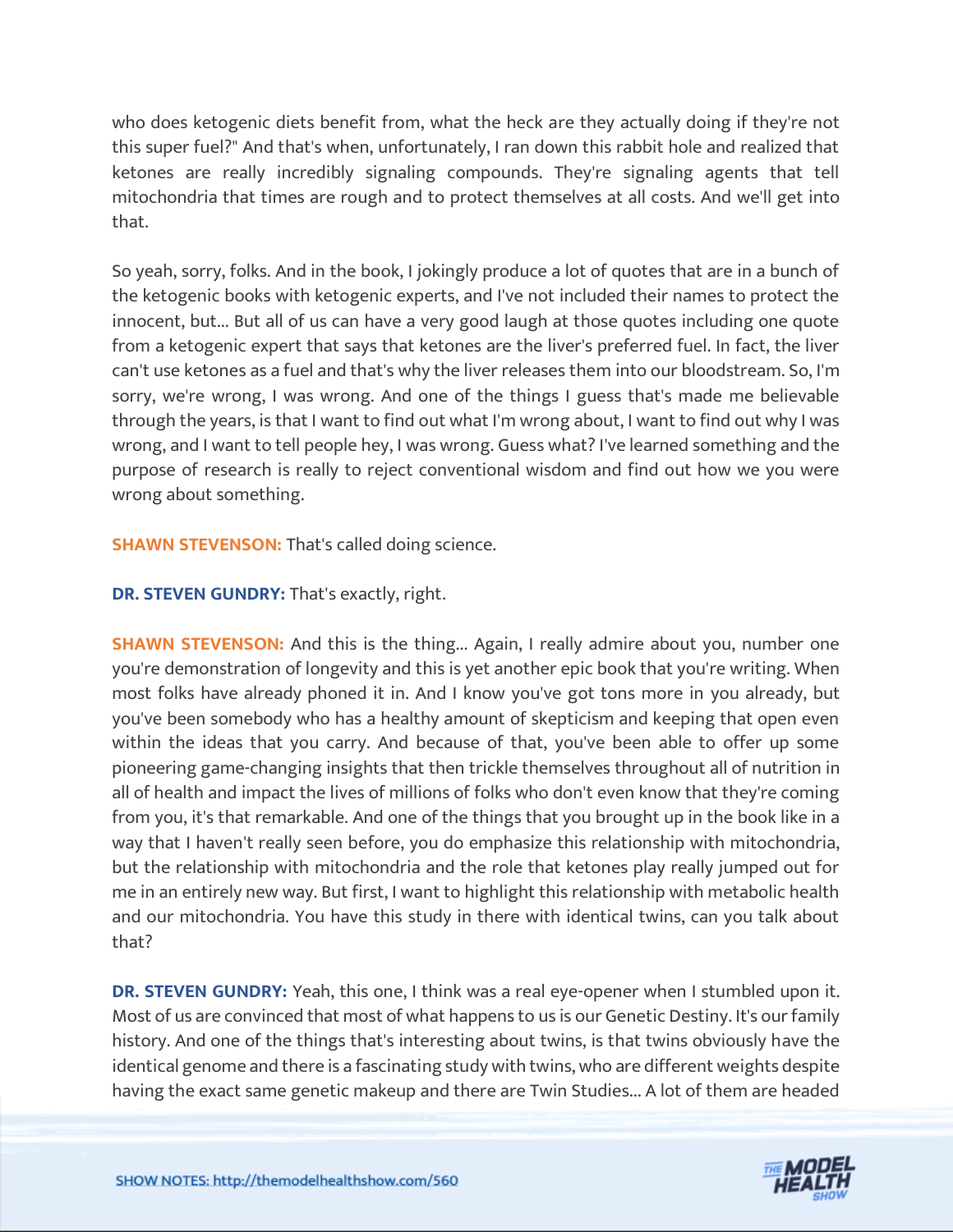up by Tim Spector from the UK, who heads up the British Twin Study, but this particular study looked at one twin who was overweight and the other twin who was normally, thin let's just say and they looked at the foods they ate, they couldn't find any evidence that there was something different but when they looked at the mitochondria of the twins and how active the mitochondria were, they found that the fat twins mitochondria, and this is their word not mine, were lazy compared to the skinny twins mitochondria and we'll get into what that lazy means. But the mitochondria, the fat twins, weren't actually using food efficiently and it was actually a lot of the food they were eating was being transferred over to fat storage as opposed to the skinny twin. Their mitochondria were actually wasting large amounts of fuel. They were actually inefficiently using fuel and so for the same amount of calories to produce the same amount of energy...

It was actually costing more calories for the twin than the lazy twin's mitochondria. And I talk about it in the book, every one of us have friends, family members who can eat three pizzas wash it down with three pieces of cake, have croissants for breakfast and they're stick figured thin and there's a person like me in my earlier years where I could look at a piece of chocolate cake and gain weight and despite, I was an obese guy running 30 miles a week and going to the gym one hour a day and eating pretty much a vegetarian healthy diet. I'm going, "what the heck!" Well, now I know that I happen to have had for lack of a better word lazy mitochondria and that skinny person actually had mitochondria that were incredibly good at producing energy with throwing calories away.

And another way to put this in where I was wrong and most keto experts are wrong. I was told that... And I tell my patients that you're going to become an efficient fat burning machine and you're going to have this mitochondrial efficiency and you're going to be so efficient that the fat will just melt off. Oh, it sounds good, doesn't it? Well, it's not true. It turns out the definition of efficiency is to get more production out of less, right? So, if I want to be an efficient car and let's call gas fat then I'd buy a Toyota Prius because I could go 50 miles on a gallon of gas. So that's an efficient car. On the other hand, if I wanted to waste my gasoline, then I'd buy a Ferrari because Ferrari's really good at wasting gasoline. Now, there might be other reasons that you and I would want a Ferrari but for the purpose of the analogy, if I wanted to waste fat and fat would be gasoline, I'd get a really inefficient car like a Ferrari instead of a Toyota Prius. So, the whole idea that ketones are somehow making mitochondria efficient flies in the face of what actually is happening.

So, what's happening? Well, it turns out this has been known about since the 1970s. And it's sadly, poorly named. And believe me, I spent six months trying to come up for another name for mitochondrial uncoupling. And nowadays, most people think of uncoupling as ending a long-term relationship or getting a divorce. But uncoupling in mitochondria, basically means [uncoupling oxidative respiration, burning of fuel from producing ATP. And it](https://themodelhealthshow.com/podcasts/dr-steven-gundry-keto-code/)'[s been known](https://themodelhealthshow.com/podcasts/dr-steven-gundry-keto-code/)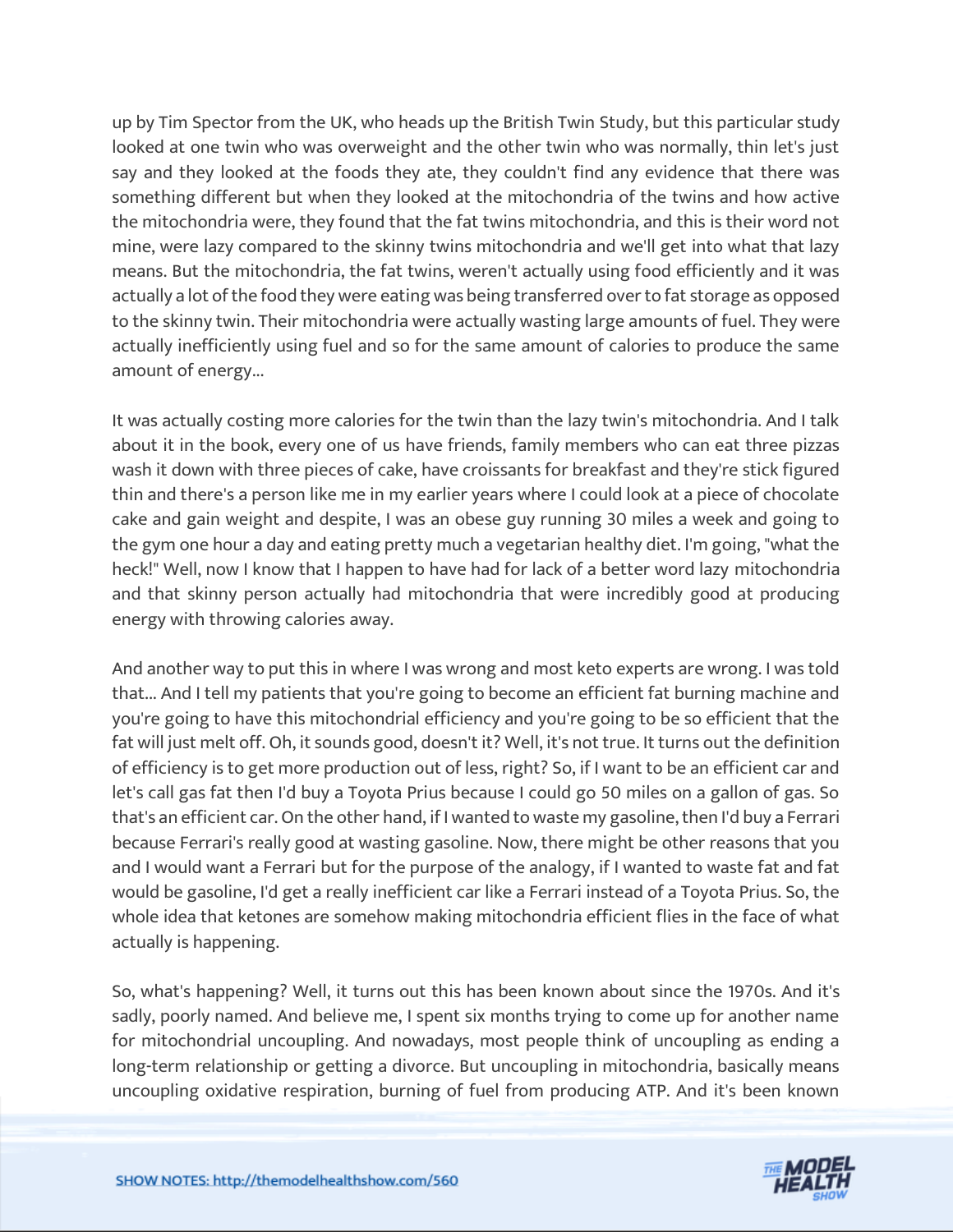about since the 1970s. And so, I use a kind of a fun analogy in the book about the Mito club, and their electron transport chain in mitochondria, but I'll stop there, 'cause we'll get back to that.

**SHAWN STEVENSON:** This is already so fascinating, because this is turning it on its head, because you just said the thing, "We want to turn you into an efficient fuel burning machine of... An efficient fat burning machine." And now... But I love this analogy and I know you got to use this more often and flesh this out, as you talk with more folks. We're exclusive by the way, I got the book early, I might have got one of the first copies. And also, this is one of the first time that you're actually talking about this on a big platform. So, folks really listen in closely. When you gave this analogy with being a Prius, or Ferrari, if we use that as an analogy for the bodies that we want, it's just like, "I'm trying to have that... I want a Prius hump on my shoulders." versus being something sleek and fast and dynamic and attractive. You're actually inefficient at burning fuel, you're, "wasting" a lot more of the fuel that you're taking in, due to this mitochondrial uncoupling phenomenon taking place.

And so, there's this really sneaky thing, because the researchers in that study you mentioned, they said that the twin who was overweight or obese had, "lazy" mitochondria. And you also mentioned this earlier too. We've got different pathways, we got... With the mitochondria, we got beta oxidation, we've got cellular respiration. It's not just this one thing. And we tend to think like we got to fuel, give the mitochondria this particular thing, but we're kind of missing the point, because here's where we talk about ketones. This is the role that ketones actually play in this mitochondrial uncoupling. Let's talk about that.

**DR. STEVEN GUNDRY:** Alright. So, let's first of all, try to accept that what I've said so far is true. I can assure you; I don't make this stuff up. And it is backed up with really great research that I didn't do. So, I'm trying to figure out, Well wait a minute, ketones are produced, primarily when you're starving to death. And yes, they're a great way to keep your brain online while you're waiting for your next meal. They're produced during a ketogenic diet, and they're produced under extreme exercise. But if ketones, in fact, are telling mitochondria, who are starving to death, to waste fuel, you go, "Wait a minute! That makes absolutely no sense." If I was designing an organism, and there's no fuel, there's no food coming in, I want to design my kind of mitochondria to hold on to every last ounce of calorie to become profoundly efficient at turning those calories into energy because, if they don't, I'm dead." But then there's an obscure paper that just twisted my brain and just spat it out by Martin Brand in the year 2000. And it's a very simple title, anybody can Google it. It's called, "Uncoupling to survive."

And he said, and the proof is actually in the pudding, "If you're starving to death, ketones should instruct mitochondria to protect themselves at all costs, because without [mitochondria, they](https://themodelhealthshow.com/podcasts/dr-steven-gundry-keto-code/)'[re, we](https://themodelhealthshow.com/podcasts/dr-steven-gundry-keto-code/)'[re not... We won](https://themodelhealthshow.com/podcasts/dr-steven-gundry-keto-code/)'[t exist. They are our power plants." So, ketones](https://themodelhealthshow.com/podcasts/dr-steven-gundry-keto-code/) 

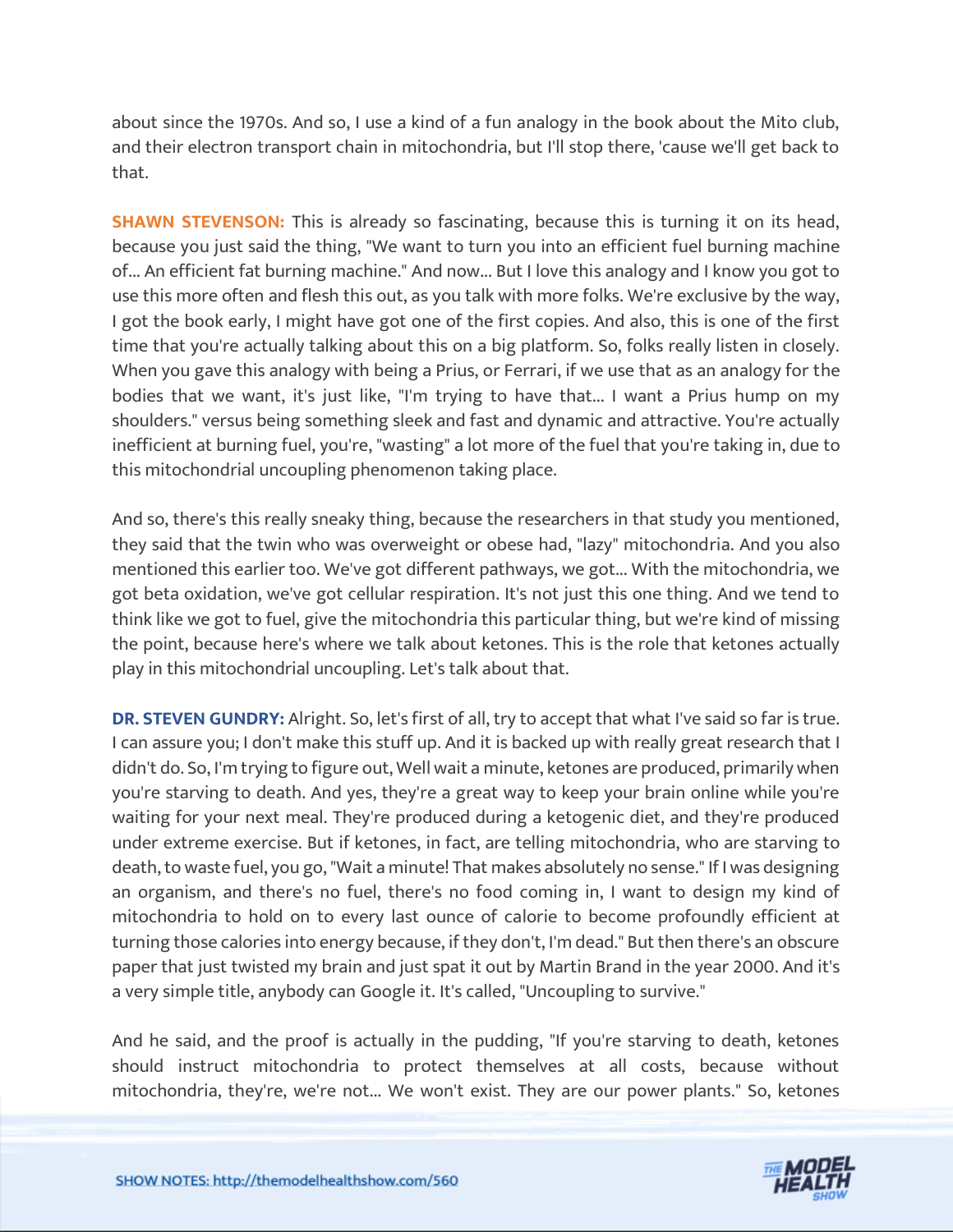instruct mitochondria rather than becoming efficient, to number one, waste fuel... Waste fuel because making ATP is really damaging to mitochondria. And I go into why this is. Producing energy is hard work and it damages our mitochondria. So as strange as it seems, if you want to keep your mitochondria in as good a shape as possible, you don't want them to do much work. So, ketones tell mitochondria to waste fuel. That means uncouple. Number two, simultaneously, ketones, which are signaling molecules tell mitochondria to make more of themselves. And that's called mitogenesis. And the cool thing about mitochondria is that mitochondria have their own DNA. And so, they can actually make lots of mitochondria within a single cell without the cell dividing.

And so, ketones actually tell mitochondria, "Okay, each of you don't work so hard. But I want you to get five of your buddies online, so that the five of you now, each of you don't have to work as hard, but the five of you now will make as much energy as the one guy did before." So, it's like having five horses on a sled rather than one horse on a sled. The horses have to do less work. Number three, what ketones do is tell the mitochondria to repair any damage because, "We've got to keep you guys pristine, because we don't know when we're ever going to get something to eat again and protect yourself at all costs." So, in this simple paper Bran said this is actually why ketones work, and it's exactly the opposite of what anything... Anybody thinks it. Now what he's subsequently done... And here's the kicker, if you look at super old people or super successful healthy animals, they have the most uncoupled mitochondria, you look at a 105-year-old people, they have the most uncoupled mitochondria compared to anybody else. So now you go, wow, I kind of like to uncouple my mitochondria, are there other ways to do this? And that's the purpose of unlocking the keto code, 'cause it turns out there's a whole bunch of easy cool ways to do it.

**SHAWN STEVENSON:** This is phenomenal, phenomenal. So, we are activating the creation of more mitochondria, we are creating a situation where we're repairing our mitochondria, which again, you said they're getting damaged in this... Is basically, it's a good analogy of they're doing a workout but not getting a chance to heal in a sense.

**DR. STEVEN GUNDRY:** That's exactly right, that's exactly right. And in a way, the more you actually make them do a hard workout, the more damage they do, and you and I both know that me and you probably by experience, if you don't have rest and repair days... And LeBron is a perfect example of this right now. If you don't have rest and repair days, I got news for you, the damage will rapidly show itself in one way or another. And so, we know this now about mitochondria, and if you like the mitochondrial theory of aging, which I like a lot, then your mitochondria, keeping them in tip top shape is really one of the keys to successful aging.

**SHAWN STEVENSON:** I love this. So, our mitochondria, very special, this is a big part of us being [the humans that we are, is thanks to these little remarkable organelles. Let](https://themodelhealthshow.com/podcasts/dr-steven-gundry-keto-code/)'[s talk more about](https://themodelhealthshow.com/podcasts/dr-steven-gundry-keto-code/) 

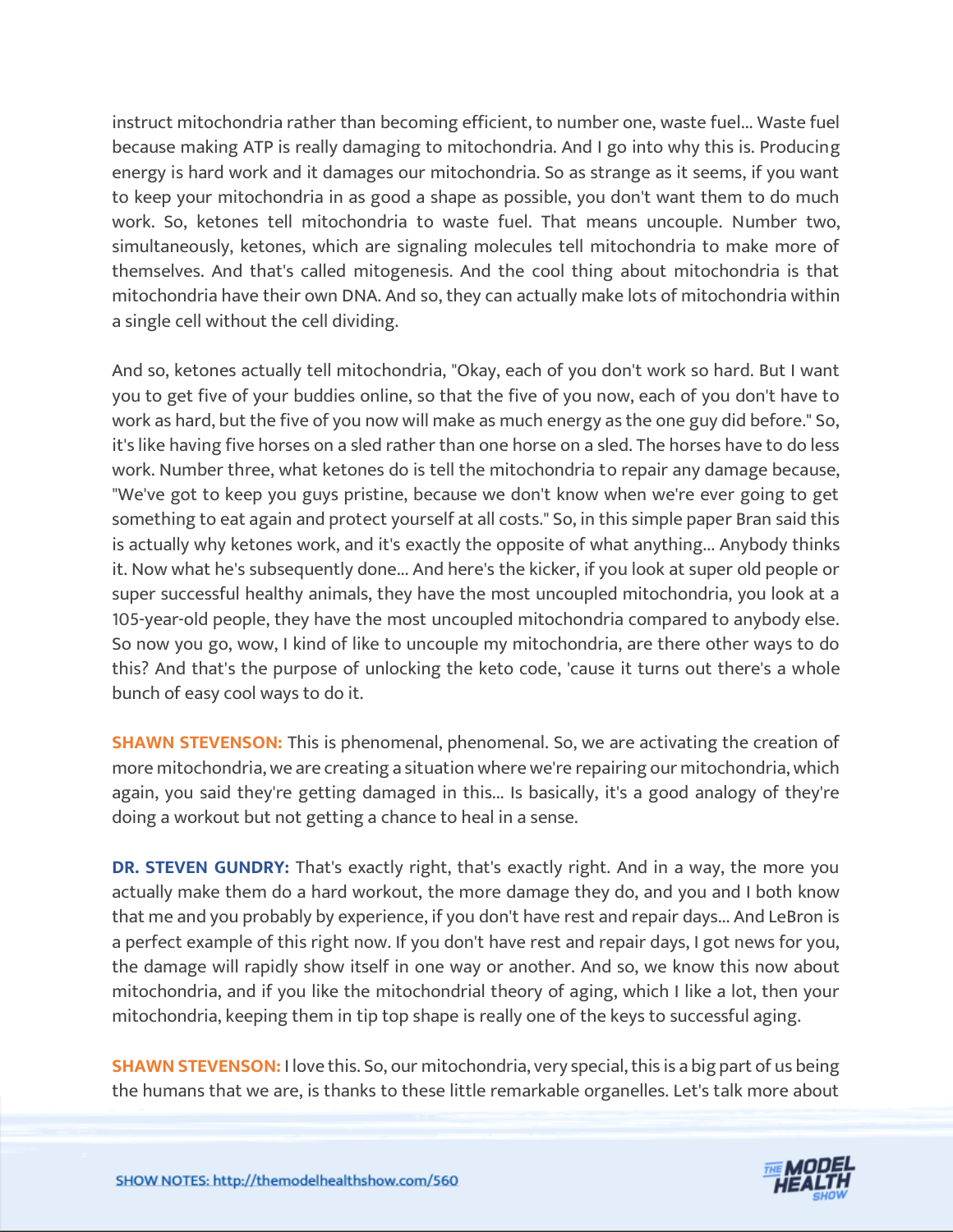them. How many mitochondria do we have? How many do we have in our cells? How many do we have in general?

**DR. STEVEN GUNDRY:** Well, this is kind of fun because most of us in high school biology, you would see a picture of a cell and there would be a mitochondria which kind of almost looked like a radiator, mitochondria are engulfed bacteria, from what we can tell that were engulfed two billion years ago, that made eukaryotic cells. And mitochondria in exchange for food and a place to live, generated copious amounts of ATP for the cell. I can give you an example that I talk about later in the book, there's really essentially, two ways to generate energy from sugar or other things, one's glycolysis, which most of us know as fermentation. So, for every molecule of glucose, you get two molecules of ATP from glycolysis or fermentation. A mitochondria can take that same molecule of glucose and make 32 molecules of ATP. Now, talk about a return on investment. But in exchange for being that, just powerhouse of converting calories into energy, damage is done 24 hours a day, and that damage really rapidly adds up.

Now, we have some damage control systems that I talk about, I call them bouncers in the mito club, and the mito club is the hippest, hottest place to be, it's where all the 20-somethings and some of the millennials are trying to get into. And the mito club is what's called the electron transport chain, where we take sugar or fats and convert them into ATP. And this process, it's hot, it's steamy, and you got all these protons and electrons, and oxygen molecules pushing and shoving, wanting to couple up to produce energy, and that's where the word coupling comes from. And people are drunk, people are horny, their hormones are flying. And so, there's bouncers in these clubs to kind of put the lid on everything. It turns out there's only two bouncers in mitochondria despite what everybody has been convinced of, and they are melatonin and glutathione. They are the only two mitochondrial antioxidants. This idea that we ought to swallow antioxidants, and they're going to help our mitochondria is so old and incorrect, it's amazing. So, there's only two bouncers in the club, melatonin and glutathione, and we'll talk about melatonin if time permits, 'cause it's not a sleep hormone, folks. And you sleep not to go to sleep, but you sleep to produce melatonin to repair your mitochondria. It's so cool, it's amazing.

**SHAWN STEVENSON:** This is remarkable. We absolutely must talk about these bouncers a little bit more. And so, within the context, this cellular club atmosphere, do we have 100 of them in our cells or like...

**DR. STEVEN GUNDRY:** Oh yeah, yeah, so we actually saw our cells, like muscle cells, brain cells have thousands of mitochondria in individual cells. Some cells have very few, but the real guys who need power have thousands of mitochondria, so it's nothing like what we see in our picture books. In fact, a lot of people have heard about brown fat, and I go into this extensively, [there](https://themodelhealthshow.com/podcasts/dr-steven-gundry-keto-code/)'[s brown fat, and there](https://themodelhealthshow.com/podcasts/dr-steven-gundry-keto-code/)'[s white fat, which is our main storage fat, and then there](https://themodelhealthshow.com/podcasts/dr-steven-gundry-keto-code/)'[s beige](https://themodelhealthshow.com/podcasts/dr-steven-gundry-keto-code/)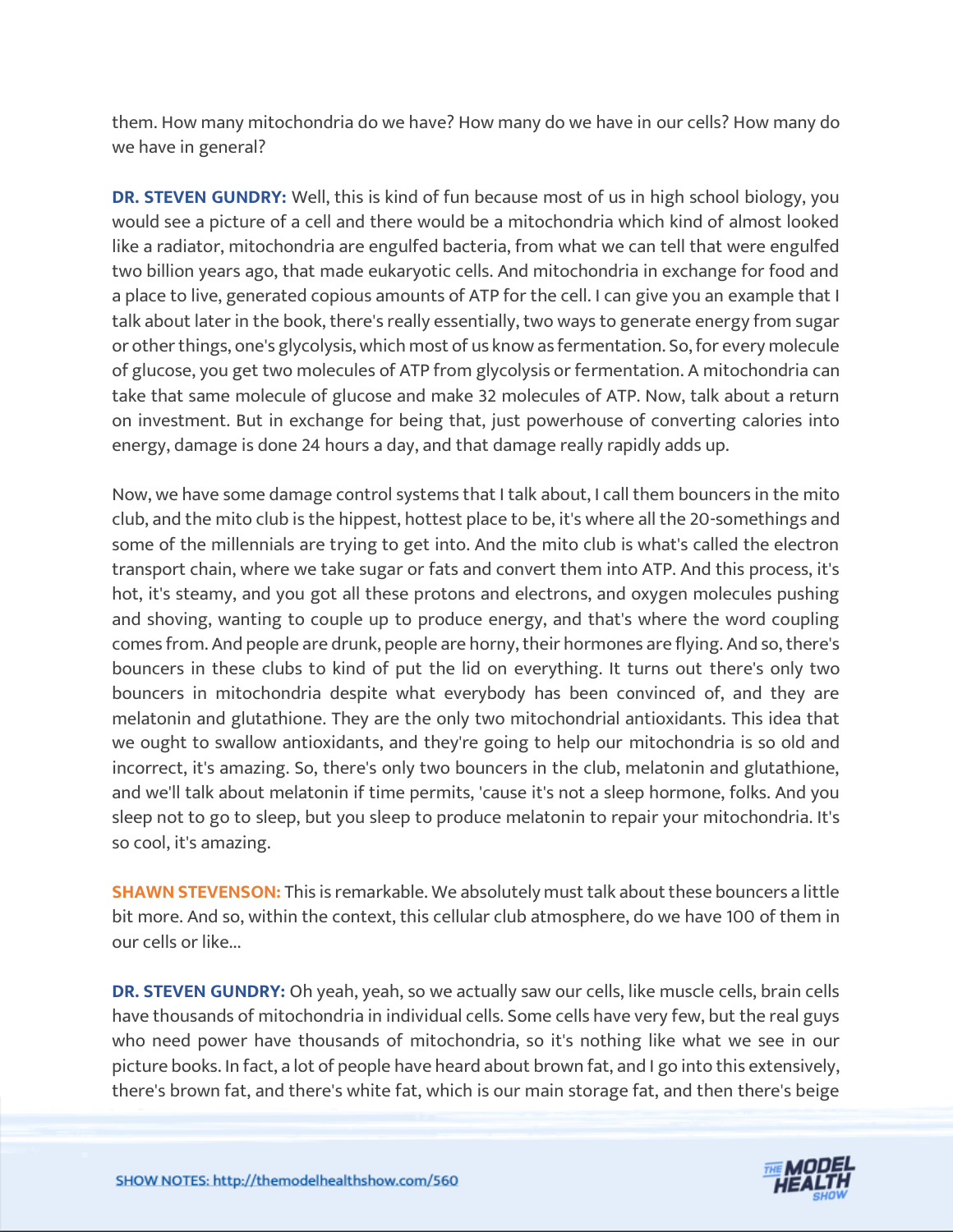fat, and that beige fat is white fat, it's being transformed into brown fat. Now, brown fat gets its name from the fact it is so packed to the gills with mitochondria that it actually looks brown under the microscope. And that gets me to my second point, brown fat produces heat, and we've known that for years that, for instance, hibernating animals produce heat from their brown fat.

They make heat by uncoupling mitochondria and it's the release of some of these agents, like extra protons from making ATP that actually produces heat. And fun fact, you and I sitting here right now, 30% of everything that's heading into our mitochondria is uncoupled from making ATP, 30% of the calories at rest, and that's because in the process of wasting these calories, we actually produce heat as the process of wasting calories. And to go back to the club analogy, for instance, so it's hot and steamy in there, there's fights breaking out, there's a lot of coupling that's going on that shouldn't be going on, there's a lot of guys, let's call them protons, who are missing out on coupling with oxygen. And eventually, a lot of these protons get pissed off and they go, I'm out of here, I'm going to go down to a club down the street. Unfortunately, normally the way our mitochondria works, there's one door in and one door out, and the door out is the way we generate ATP, it's literally a revolving door, but we have built into our mitochondria emergency exits, and they're controlled by uncoupling proteins, there's five of them that were discovered in the '70s, and what happens is if things get pretty crazy, these protons push the emergency exits open, and they go, Oh, I'm out of here".

And... Oh, it feels good to breathe again, I'm heading down to the next club, I'm tired of this club. And so, it's opening up these emergency exits that it's what actually ketones do to our mitochondria, and it's really fascinating how beautifully designed this was, if we just pay attention to how the design works.

**SHAWN STEVENSON:** Yeah, man. The uncoupling protein one, for example, and again, you just mentioned we've got five, but this reminded me of some research that I saw... This has been a couple of years ago now. This study was using MRI technology, FMRIs, and looking at...

**DR. STEVEN GUNDRY: Functional MRIS.** 

**SHAWN STEVENSON:** The parts of the body that were lighting up based on different substances that they were giving test subjects, and they found that when folks were drinking coffee, brown adipose tissue sites on the body were lighting up, and they were linking this to something happening with uncoupling protein one. And so, as you mentioned, brown fat being so dense in mitochondria, it gives this brown appearance, and even though they could be considered essentially weightless, we have so many mitochondria that it actually makes up a notable amount of our biomass as a species.

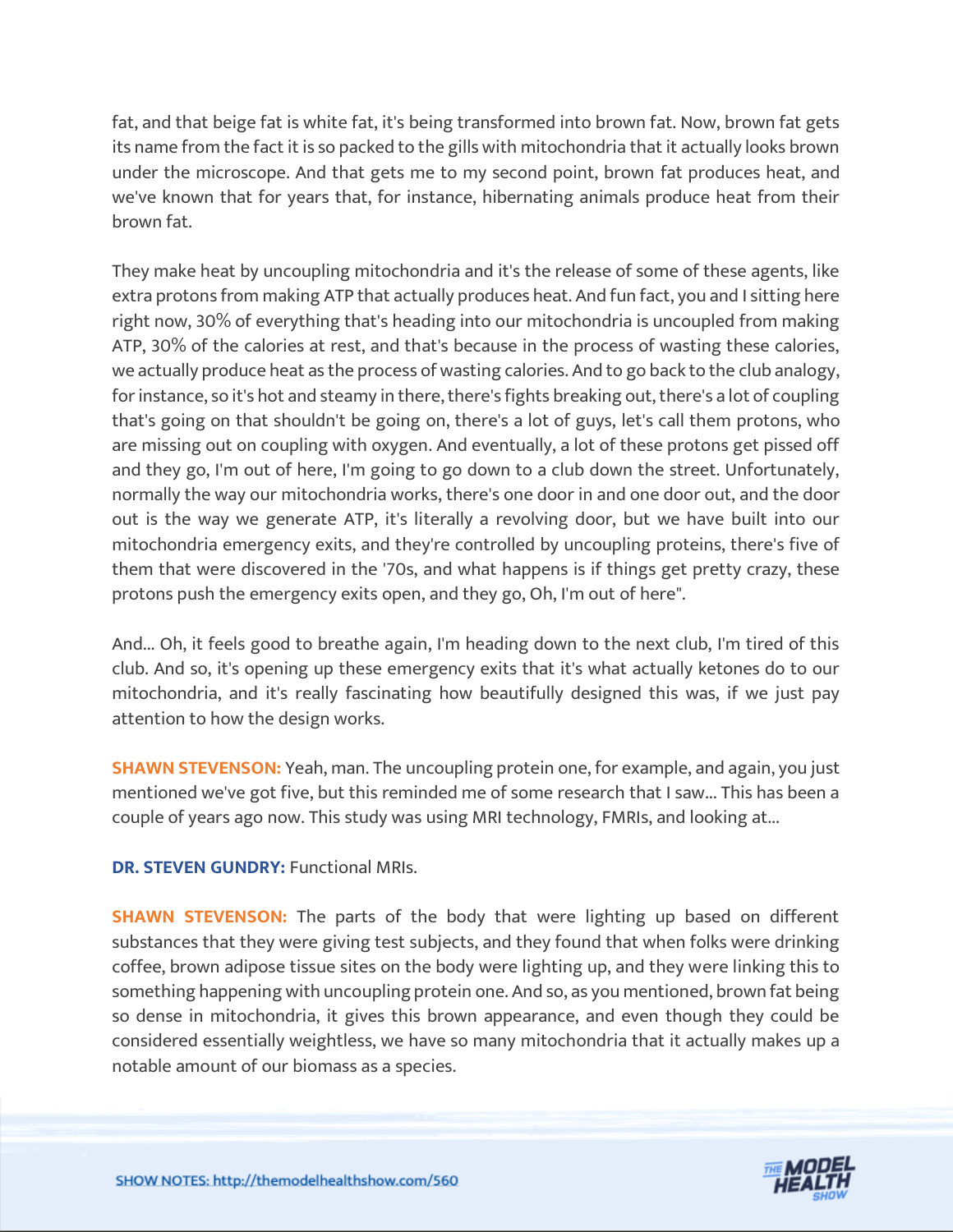#### **DR. STEVEN GUNDRY: Correct, Correct.**

**SHAWN STEVENSON:** But here's the rub, our brown fat ratio is not that high, especially in adulthood for the average American, that's the key for the average American, because that ratio can be influenced by our lifestyle, and this is another kind of powerhouse opportunity for us to... Not necessarily, gain, we... We're burning more energy in the old mindset, but we're wasting energy, we're kicking off energy through this process of thermogenesis by our mitochondria being able to do this, this magical work and ketones play a big role in this. So, let's link this together now with... You've touched on a few things and how we can influence this process, but I think there's one more critical building ingredient, which is the role that our microbiome plays in this, because you said that our mitochondria itself or themselves are essentially bacteria that have integrated with our quote human tissues, our human cells, and we've created this kind of symbiotic relationship through our evolution, now, there's so much science being dedicated to our microbiome, and it's just like all of this is linking together and you're really helping us to flesh this out, so let's talk about how our microbiome and mitochondria are tethered together.

**DR. STEVEN GUNDRY:** Yeah, so these literally... The Sisterhood, as I call them, so we actually inherit all of our mitochondrial DNA from our mother, and we don't get anything from our father, sorry guys. And we actually inherit all of our microbiome initially from our mother, our mother basically takes a crap on us on the way out, and many of you have been suspicious of this and I can confirm it, and so our mother actually seeds us with her mitochondria genome, and her microbiome, and so they literally are linked, and for years, we were very suspicious that the microbiome talked to the mitochondria because they literally were sisters, and for years, it was postulated and a professor from Paris, Marvin Etis, who I talk about in the book, years ago, used to tell me that, number one, anyone who thinks polyphenols are antioxidants, just... I don't have any time for you, it's not true. And number two, he was the first one to tell me, he says, Look, they... The microbiome talks to mitochondria. They control mitochondria, and I go, Well where's... Why haven't we discovered these? He says just trust me, we will.

Well, he was right, the first post-biotic was Nitric Oxide, and it got the Nobel prize, and nitric oxide originally was discovered from the microbiome. We now know that there are a ton of language, a language, that the microbiome talks to the mitochondria, and I profile this in the last book, and I bring it back in this book, and they're called post-biotics. They're either called Gaso messengers or Gaso transmitters, and your microbiome has to have prebiotic fiber, soluble Prebiotic fibre to eat and in the process of eating this fiber the microbiome transforms this into these post-biotic gaso messengers, and one of the coolest of them is Butyric, so butyrate butyric acid. Butyrate just happens to be a mitochondrial un-coupler in its own right, but butyrate is actually a substrate for Beta-hydroxybutyrate. And anybody into the ketone [world knows about BHB, which is Beta-hydroxybutyrate. And so, the more butyrate you can](https://themodelhealthshow.com/podcasts/dr-steven-gundry-keto-code/)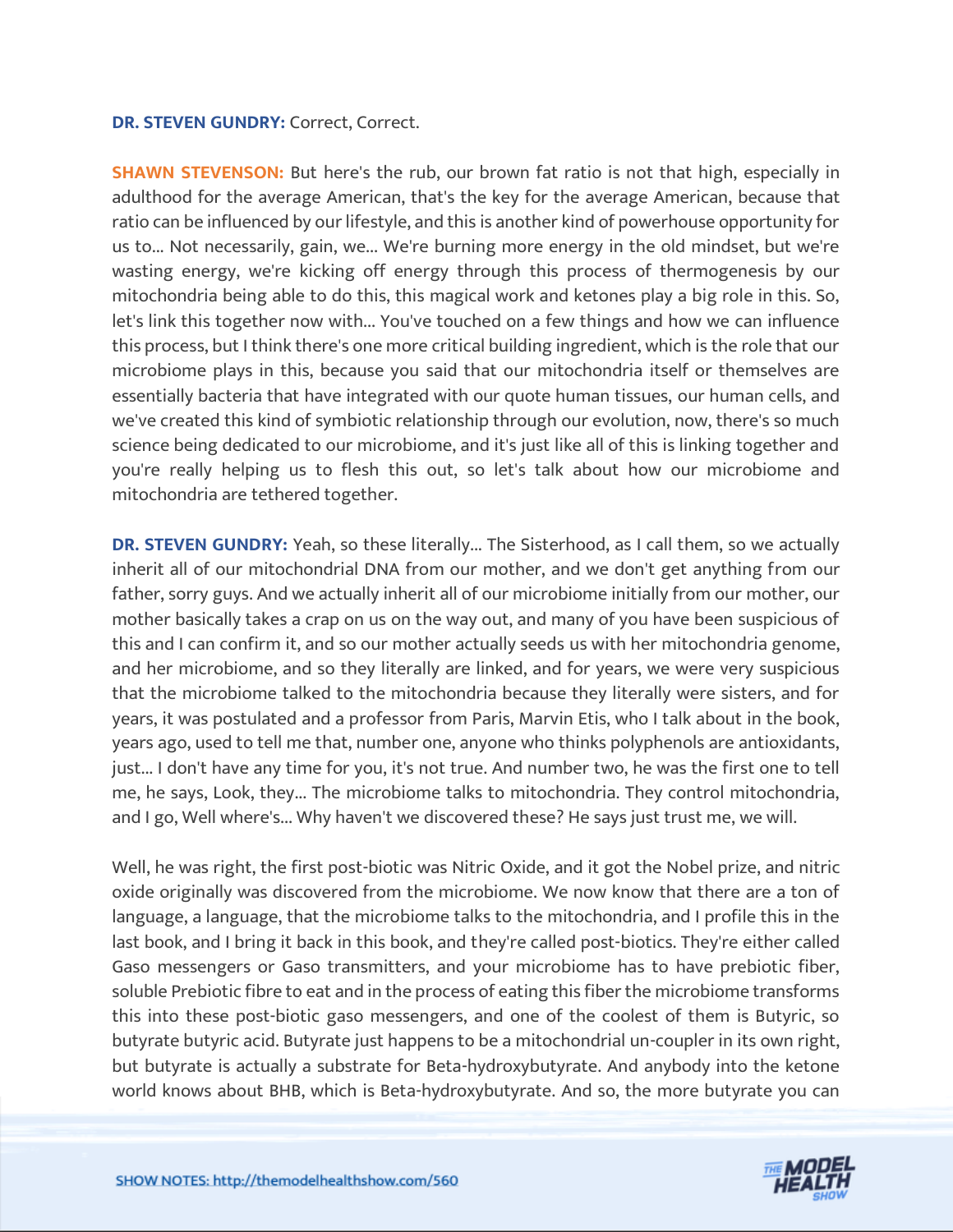produce, believe it or not, the longer you live, the healthy you are, and as I talk about it in a sidebar in the book, butyrate and other of these short-chain fatty acids are actually incredible cancer suppressors, and they're called histone D acetylase inhibitors, it's okay, don't worry about it.

But these things actually prevent cancer cells from growing and dividing, and so butyrate is really good. Number two, there's another short chain fatty acid, that almost everybody's heard of, but has no idea why it's so important, and that is vinegar. Acetic acid. Vinegar is another short chain fatty acid as a product of fermentation, and this goes on in our gut all the time, but it also goes on in fermented foods, and as I point out in the book, fermented foods have nothing to do with you eating healthy probiotics in the fermented foods, but everything to do with the fact that you're eating a short-chain fatty acid, acetic acid... Oh, by the way uncouples your mitochondria just like ketones do.

So, surprise, surprise the benefit of Apple cider vinegar or Balsamic vinegar isn't some magical mystical thing it's actually uncoupling mitochondria. And since you brought it up, Coffee contains polyphenols, and we'll do that next but the reason most of us get a warm feeling when we have a cup of coffee, even an ice coffee, is because the caffeine and the polyphenols in the coffee are both major mitochondrial un-couplers and they do so in brown fat among the other things, and that's why the brown fat lit up on the functional MRI.

#### **SHAWN STEVENSON: Remarkable.**

#### **DR. STEVEN GUNDRY:** Cool.

**SHAWN STEVENSON:** Remarkable. Yes, this is so cool. So, we've got to talk about polyphenols now, this whole conversation of post-biotics in and of itself is remarkable because for years, folks that are in the know, have been talking about prebiotics, right? And it's kind of like prelife, if we break down the word itself, and of course the probiotics for life, it sort of means for life, but then understanding this is another step in this process, prebiotics help the probiotics to make post-biotic. So, these things that are getting created in us for us, and if there's a break in this pathway, we're going to have some serious problems and one of the... So, let's talk again. I'm going to pass this to you to talk about polyphenols because going back to your guy who was saying, "I've got a problem with anybody talking crazy about polyphenols", now we actually know so much more, and this is a remarkable thing about nutrition.

**DR. STEVEN GUNDRY:** Yeah, many people who follow me know that I've made a lot of my career on getting polyphenols into people's mouth. I'm the guy who said the only purpose of food is to get olive oil into your mouth, and I stand by that, but anyhow, as I'm researching the [effects of ketones and particularly ketones on weight loss and a ketogenic diet on weight loss,](https://themodelhealthshow.com/podcasts/dr-steven-gundry-keto-code/) 

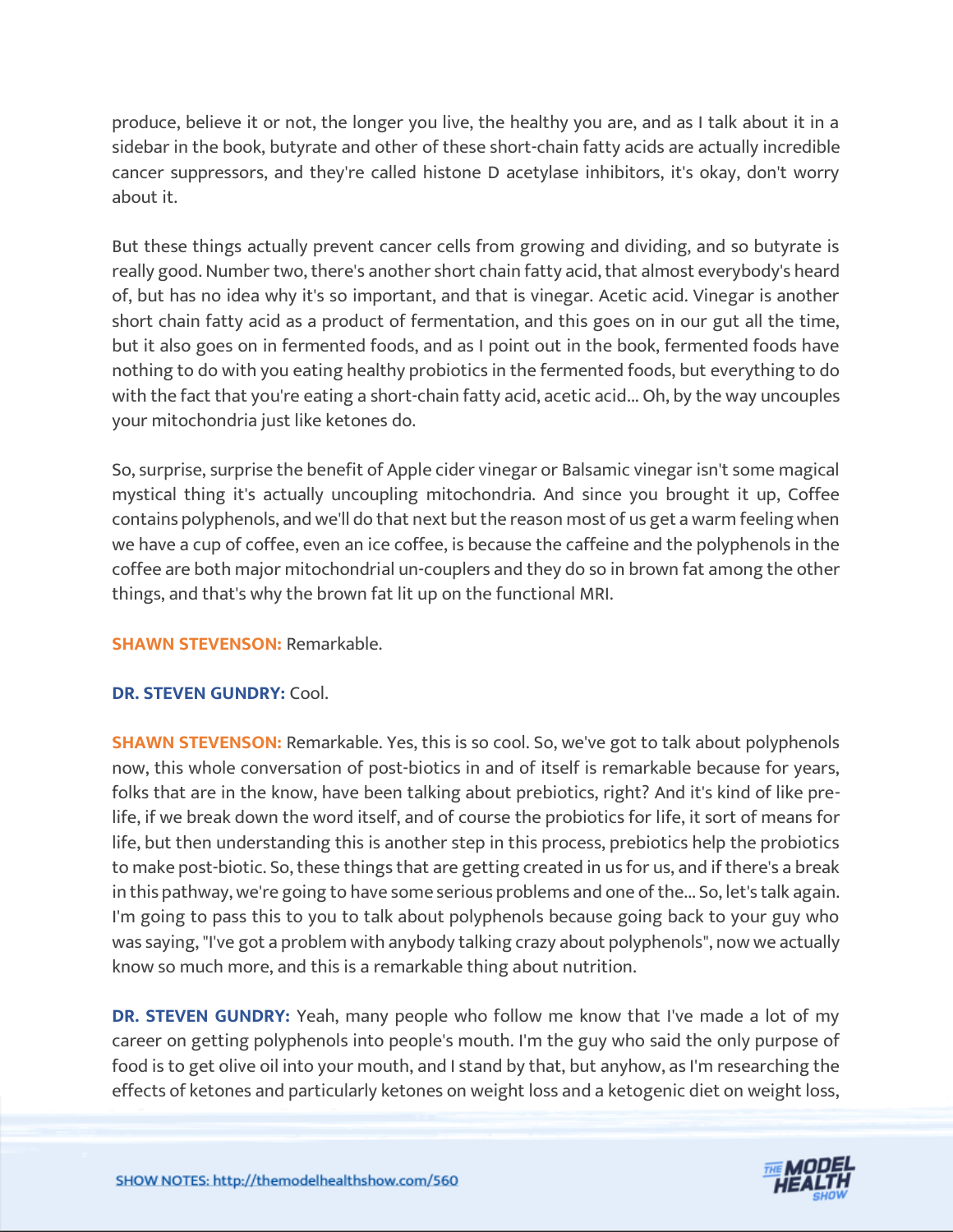I stumbled upon a paper from the 19... Actually, from the 1920s, and it turns out there was... It was known that munition factory workers in France and Germany during World War One were profoundly skinny, even though they ate huge amount of food they couldn't keep weight on, and they were running a temperature, and nobody really knew why, they just knew it was working in these factories.

Well, it was subsequently identified as a compound that's used to manufacture gunpowder called 2,4-dinitrophenol. Hear the word phenols, it's called 2,4 DNP, it's abbreviated DNP. A couple of Stanford doctors in the early 1930s discovered that DNP was causing these people to be really skinny because it increased people's metabolic rate, basal metabolic rate, they didn't know why, they didn't know how, but they knew it did. So, they said, "Hey, what a great weight loss drug. Look at these poor guys that couldn't keep weight on," so they actually wrote in the 1930s, 100,000 prescriptions in the United States alone, and thousands more overseas were written for DNP as a weight loss drug.

And let me tell you, it was miraculous. A little bit of DNP taken every week would resolve in a pound a week weight loss, 50 pounds a year. If you took more DNP, you could lose five pounds a week, I mean just try to get your head around that. So, it was miraculous. Except for one thing. So, all these people, particularly in higher doses started running very high temperatures like 101, 102 they started having thyroid issues, it turns out that people started developing cataracts and cataracts... This was before cataract surgery. So going blind while losing weight is really not a good idea and then surgical rate...

#### **SHAWN STEVENSON:** Right.

**DR. STEVEN GUNDRY:** Right. Now I can't see how good I work. And at high dose people were dying right and left. And we'll get to that in a second. So, in 1938, the FDA, which was newly formed, one of its first official things was to ban DNP from use. Now, as I talk about sadly, you can actually find DNP on the Internet, on the black web. But please, there's better ways. So what DNP was, was the actual first, it was not known mitochondria un-coupler, and that's how it were. And like I talk about in the book, you want a little dabble do you? And in mitochondrial uncoupling non is no good, some is really good, and a lot, you literally lose the ability to produce energy and you die. And so, finding that sweet spot, the Goldilocks rule, as I tell it, not too little, not too much, just right, is what we want to do when we're harnessing the power of phenols. And it just so happens that polyphenols are lots of phenols strung together. So now we go back, we go, Okay. We've known about polyphenols for a long time, and we've known that a number of polyphenols are thermogenic compounds. Thermogenic compound.

Oh yeah, you want thermogenic compounds because it'll help you lose weight. I advertise it on [some of my products. Well, why are they thermogenic compounds? Well, it](https://themodelhealthshow.com/podcasts/dr-steven-gundry-keto-code/)'[s because these](https://themodelhealthshow.com/podcasts/dr-steven-gundry-keto-code/) 

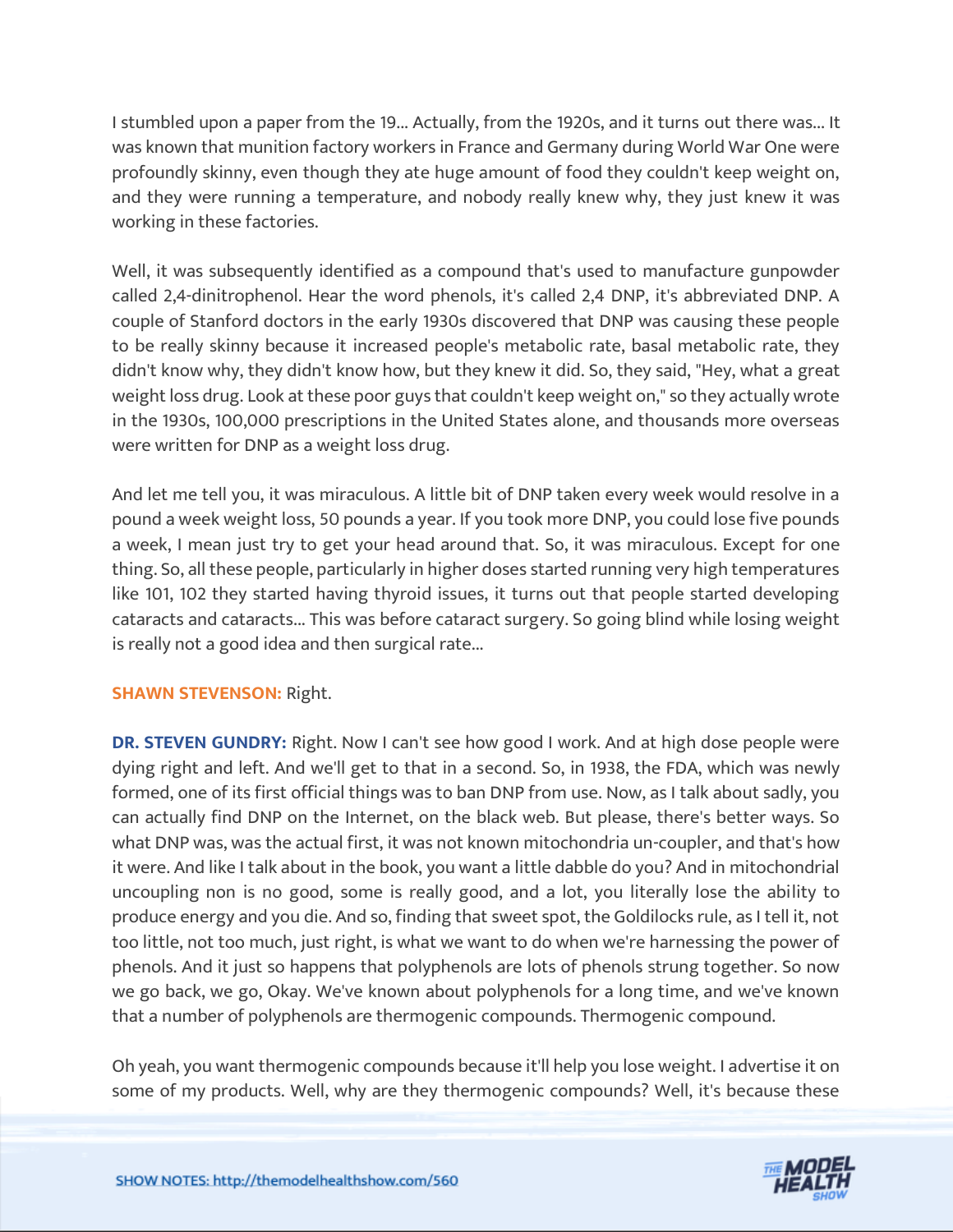compounds uncouple mitochondria. Okay, so now where do polyphenols come from? It turns out that plants have their own mitochondria. Now, they're called chloroplasts in plants, but they're mitochondria. They're supposed to take carbon dioxide and glucose in the presence of sunlight, photons, and reverse engineer them to produce oxygen, sugar, carbohydrates, and water. So, the problem is making energy from sunlight is damaging, it's damaging to their mitochondria. So how do they protect their mitochondria from damage? It just so happens, they produce polyphenols, all those dark pigmentation colors to uncouple their mitochondria. The other thing, which was a real shocker when I wrote the last book, they produce huge amounts of melatonin. And you go, wait a minute, plant doesn't need to go to sleep, what are they doing producing melatonin?

It's actually to do the repair work of their damaged mitochondria. And I profiled that in the last book, and I profile this book for instance, Pistachios are a great source of melatonin. Red wine is a great source of melatonin, olive oil is a great source of melatonin, mushrooms, coffee is a great source of melatonin, and it all came from plants who didn't need to go to sleep, but they needed melatonin. So now what happens is, polyphenols are there to protect the mitochondria of the plant. When we eat those polyphenols from the plant, they not only feed our microbiome, they act as prebiotic fiber, but the microbiome then transforms those into absorbable polyphenols that then uncouple our mitochondria. So, it's like, Holy cow, it's all about protecting our mitochondria, whether you're a plant or an animal, and it just so happens that eating the rainbow of plants is not eating the rainbow of colors, it's eat the rainbow to uncouple your mitochondria.

**SHAWN STEVENSON: This is...** 

**DR. STEVEN GUNDRY:** Who knew?

**SHAWN STEVENSON:** Remarkable. This is this beautiful synergy of life, like I'm seeing...

**DR. STEVEN GUNDRY:** Yeah.

**SHAWN STEVENSON:** I'm hearing some Lion King music in my head right now, Dr Gundry, The Circle of Life.

**DR. STEVEN GUNDRY:** I know, it's one of my favorite songs.

**SHAWN STEVENSON:** We've got a quick break coming up, we'll be right back. The importance of Vitamin C cannot be overstated. The big issue today is its simplicity, something so simple cannot be so effective, can it? Well, vitamin C is obviously a major part of our immune system [function and how it does its work, and this is the key, is that it helps to reduce infection-](https://themodelhealthshow.com/podcasts/dr-steven-gundry-keto-code/)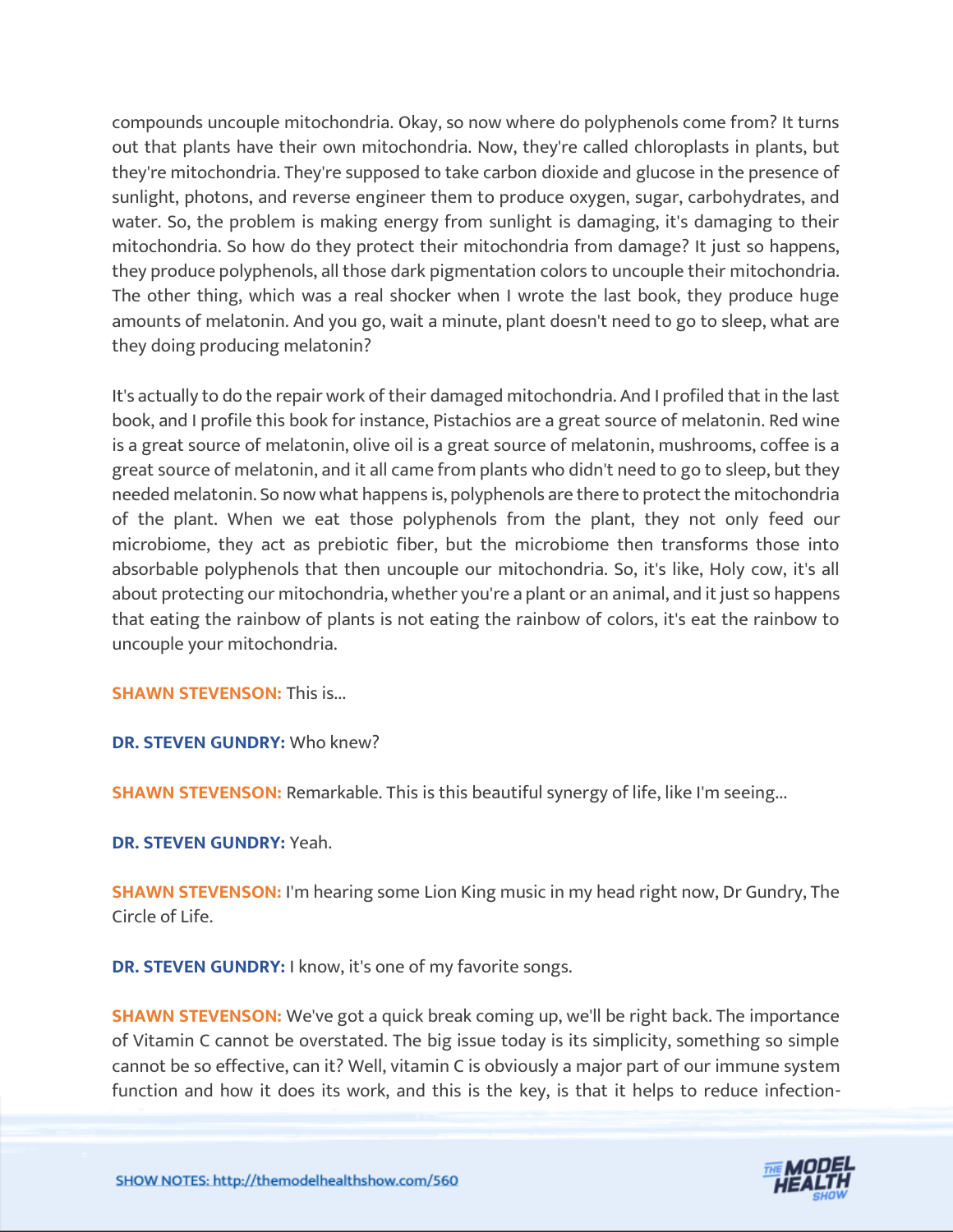oriented inflammation. A recent study cited in the journal, Pharma-nutrition, investigated the impact of vitamin C in relation to the cytokine activity associated with COVID-19. They found that vitamin C is effective by inhibiting the production, the cytokine storm. Several clinical studies are now affirming that timely administration of vitamin C can dramatically influence the outcome of COVID-19 infections, and this simply has not been talked about but we're going to change that. Now, it's important to also note that all vitamin C is not created equal, we've got synthetic forms of vitamin C, and we've got botanical, real food-based vitamin C.

A study published in the journal of cardiology had 20 male smokers consume the number one source, the highest botanical source of vitamin C found in camu camu berry over the course of a one-week study, and it led to significantly lowered oxidative stress and inflammatory biomarkers. They were measuring this by utilizing C reactive protein. Now, here's the rub, that camu camu berry was not just put up against a placebo, wasn't put up against nothing, it was put up against synthetic versions of vitamin C, just an ordinary vitamin C tablet that you might find as you're checking out the cash register at a gas station, something of the like. And here's what they found, the researchers saw no change in these biomarkers, reducing inflammation and oxidative stress in the placebo group. That placebo group again, was a synthetic version vitamin C. For the researchers, this indicated that the combination of other antioxidants from the camu camu berries had a more powerful antioxidant effect in standard vitamin C products alone.

This is why I utilize camu camu berry combined with amla berry combined with acerola cherry, the three highest botanical sources of Vitamin C ever discovered in my favorite vitamin C supplement of all time the Essential Sea Complex from Paleo Valley. Go to paleovalley.com/model, you're going to get 15% off the incredible essential sea formula. Go to P-A-L-E-O-V-A-L-L-E-Y.com/model for a special 15% off right now. Vitamin C is of the utmost importance, outsourcing matters more than ever. Get the very best, not the third best, not the fifth best, not the 100th best, get the very best vitamin C possible that's going to be in the Essential Sea Complex from Paleo valley. Go to paleovalley.com/model. Now, back to the show.

Just taking this another step and tying in the underlying message of the book, Unlocking the Keto Code. If we really look at the big picture, which I remember going in for my latest book into the publisher, I was meeting with different publishers, they were pitching me, and they were like, "So what kind of book you're writing? Is it a keto book or is it a... "because it's hot and they got the books on the shelf that are just kind of fitting into this paradigm versus like, how can we serve people and not give this... Which again, as you know, ketogenic diets can be remarkably effective, but we can oftentimes get stuck in a framework and miss out on the details that matter for the individual.

**[DR. STEVEN GUNDRY:](https://themodelhealthshow.com/podcasts/dr-steven-gundry-keto-code/) Correct.** 

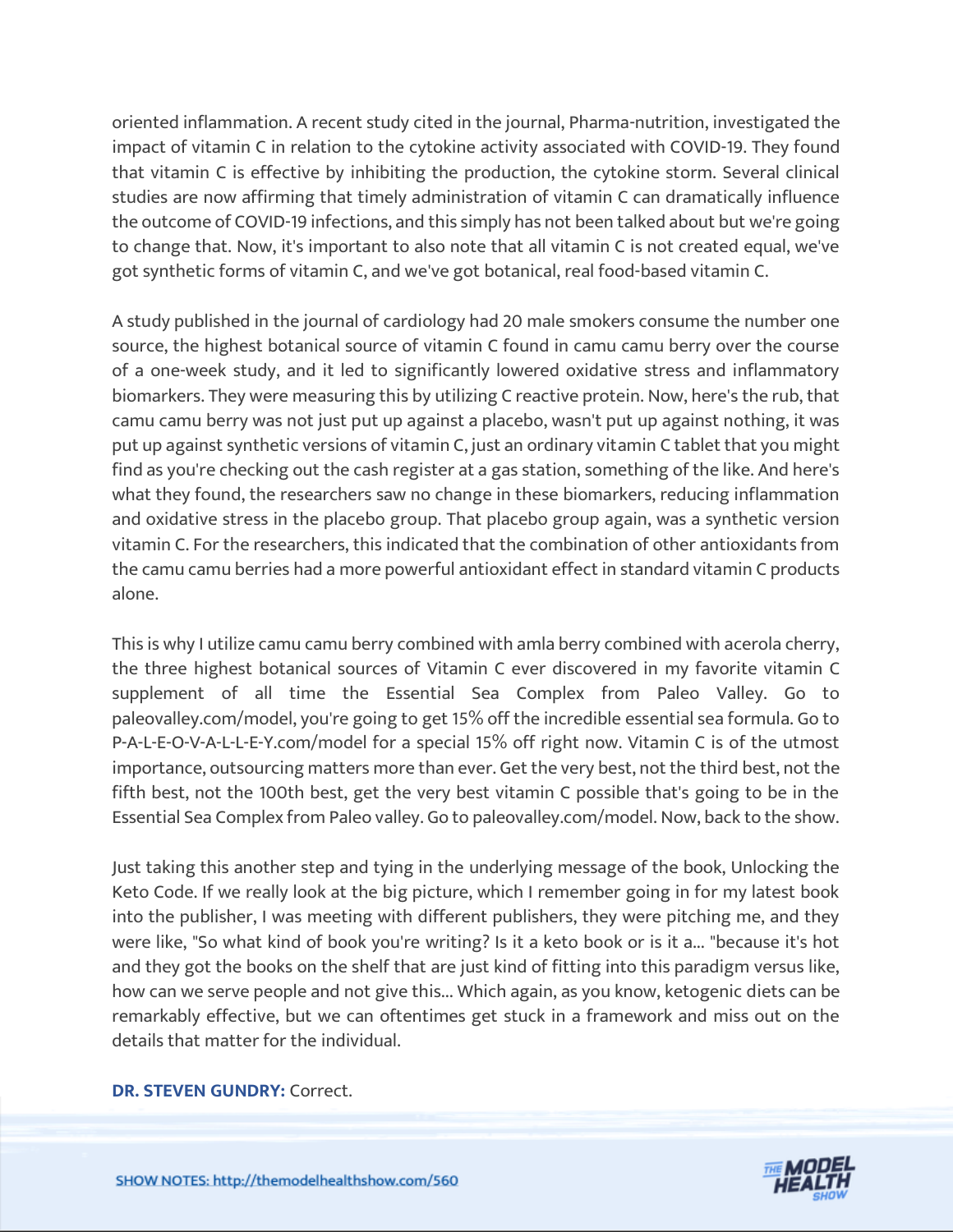**SHAWN STEVENSON:** And that's where you really operate, that's where I operate is like, let's help this to make sense in a broader scale and also personalize it for you, and part of the thing that... You've probably seen a note that I've seen that can be missing in a great structured ketogenic protocol is the lack of prebiotics to help in this process. So, let's talk a little bit about that specifically, because this is kind of an upgrade, whereas folks... I remember a friend of mine back when I was in college, and he was doing an Atkins-type de facto ketogenic protocol, and he was eating eggs and cheese and sausage every time I come over. I'm just like, "Where is your bun, bro?" He's eating the burger without the bun, he's like, "I'm doing this Atkins, it's keto, ketones." And well, we're missing this key ingredient because there's steps in the process. Prebiotic, probiotic, post-biotic, we need the post-biotics, so let's talk about fiber in regard to this ketogenic protocol that you have.

**DR. STEVEN GUNDRY:** Yeah, and that's really one of the big failures of a traditional ketogenic diet. And years ago, I published a paper looking at flexibility of blood vessels, the ability of blood vessels to expand and contract, and also looking at literally how sticky the surface of a blood vessel was attracted to cholesterol, activated cholesterol. And I showed that you could take good people, polyphenols into this paper. It was grape seed extract and Pycnogenol, which is French maritime tree bark and fish oil, and show within three months that their stiff blood vessels would become flexible, and that the stickiness of their blood vessels would become lined with Teflon. And then I showed that if we took these compounds away from people, that within three months, they'd be back where they started.

And I've seen... I see patients six days a week, and so I've seen some real hardcore keto dieters, 70%, 80% fat, who walk in for the first time and their blood vessels are stiff as rods and the amount of inflammation stickiness on their blood vessels is just through the roof, and they're feeling good, and they go, "Oh yeah, but I feel so good." I say, "Well yeah, but look, long term, this is not serving you because there's really good literature that if you've got sticky blood vessels, and if you've got stiff blood vessels... You are not long for a great life." In fact, there's a joke on longevity that you're only as young as your blood vessels are flexible. And so we'll take them and put them on my version and see them back in three months, and all of this disappears because we're giving them pre-biotic fiber so that their gut bacteria have something to work with, that we need to tell our blood vessels to dilate, to reduce the inflammation on the inside of our blood vessels, so we've lost that in the translation of, "Oh, ketones are so good for you."

**SHAWN STEVENSON:** Facts. So, this is bringing up a very simple but important question. Does this point to the fact that we are deficient in Metamucil, or should we get our fiber from real foods?

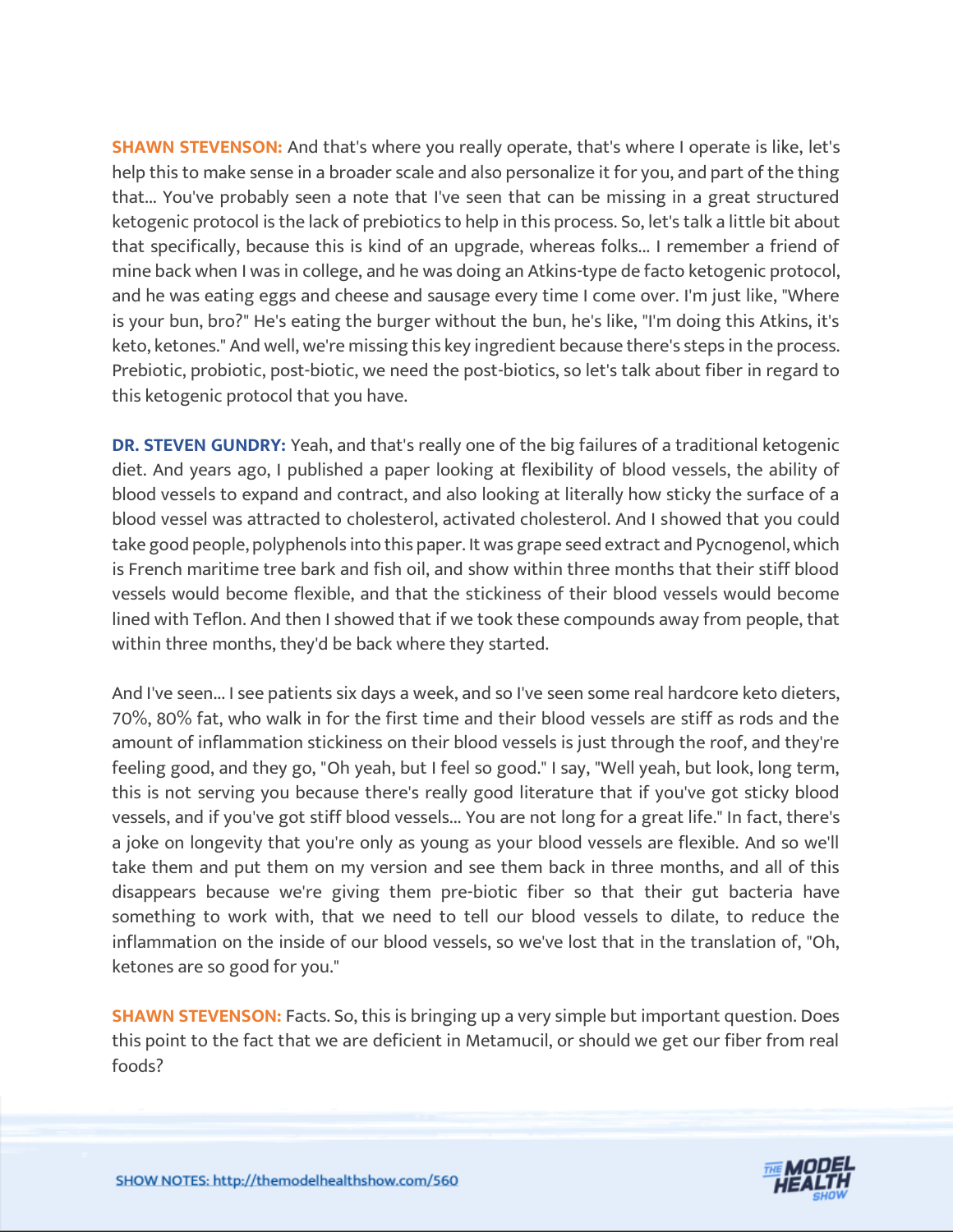**DR. STEVEN GUNDRY:** Yeah, so one of the things you and I both say, so you got to eat whole foods and quite frankly you ought to eat them all. So, Metamucil, unfortunately, even the sugar-free Metamucil has sucrose in it, which is a great way to destroy your gut bugs, but it's so easy to do. For instance, for lunch today, my wife and I had a salad, chicory containing vegetables, radicchio and Belgian endive and frisée, and we had it with some walnuts, and we had it actually, with some blue cheese, which I go into in the book, and we just had the best food for our gut buddies that I could have possibly imagined. So, the chicory family is great. Inulin, which is a perfect prebiotic fiber is contained in the chicory family. It's in asparagus. It's in Jerusalem artichokes. It's in a lot of tubers, jicama is a great example. And you can grind up some flax seeds, you can grind up Selim seeds, and it's an easy way to get these prebiotic fibers.

**SHAWN STEVENSON:** Perfect, perfect. So again, this is for... And you shared some great stories in your book as well, having two patients. And this is the remarkable thing about you as well, again, even when I saw you last time, you were in between... You were seeing patients seven days a week during all of the COVID mayhem, and just... You're like... You're just on a different level. And in this, you have this database of patients who you're even seeing as far as COVID, and you were at the forefront of vitamin D. And that by the way, we won't get into it today. But it was just like, "It's all panned out," what you said.

#### **DR. STEVEN GUNDRY:** Yup.

**SHAWN STEVENSON:** Being able to see this database of folks, and you give examples of... Now, I've got this patient here who's absolutely thriving on this ketogenic protocol, and all of the metrics, they're hitting right on the money. But then I've got another patient who's doing, essentially, the same thing, but her results are not speaking to the same results that this other person is seeing. And so, paying attention to these markers, because there are some diet frameworks and protocols that are also saying, fiber is going to kill you, fiber is the problem. And I've seen more of those folks... These are my friends and colleagues moving more towards, even if they're doing a carnivore protocol, bringing in fruit, right? This could be blueberries and papaya and these different versions of plant fibers and polyphenols and these other compounds, that again, we evolved having these foods, by the way.

#### **DR. STEVEN GUNDRY:** Yeah.

**SHAWN STEVENSON:** And these plants are making these compounds for themself, in a sense.

**DR. STEVEN GUNDRY:** They are.

**SHAWN STEVENSON:** It's just circle of life thing, so remarkable. And I want to ask you about [this... Just to go back because I don](https://themodelhealthshow.com/podcasts/dr-steven-gundry-keto-code/)'[t want to move too far away from this... The mitochondria](https://themodelhealthshow.com/podcasts/dr-steven-gundry-keto-code/) 

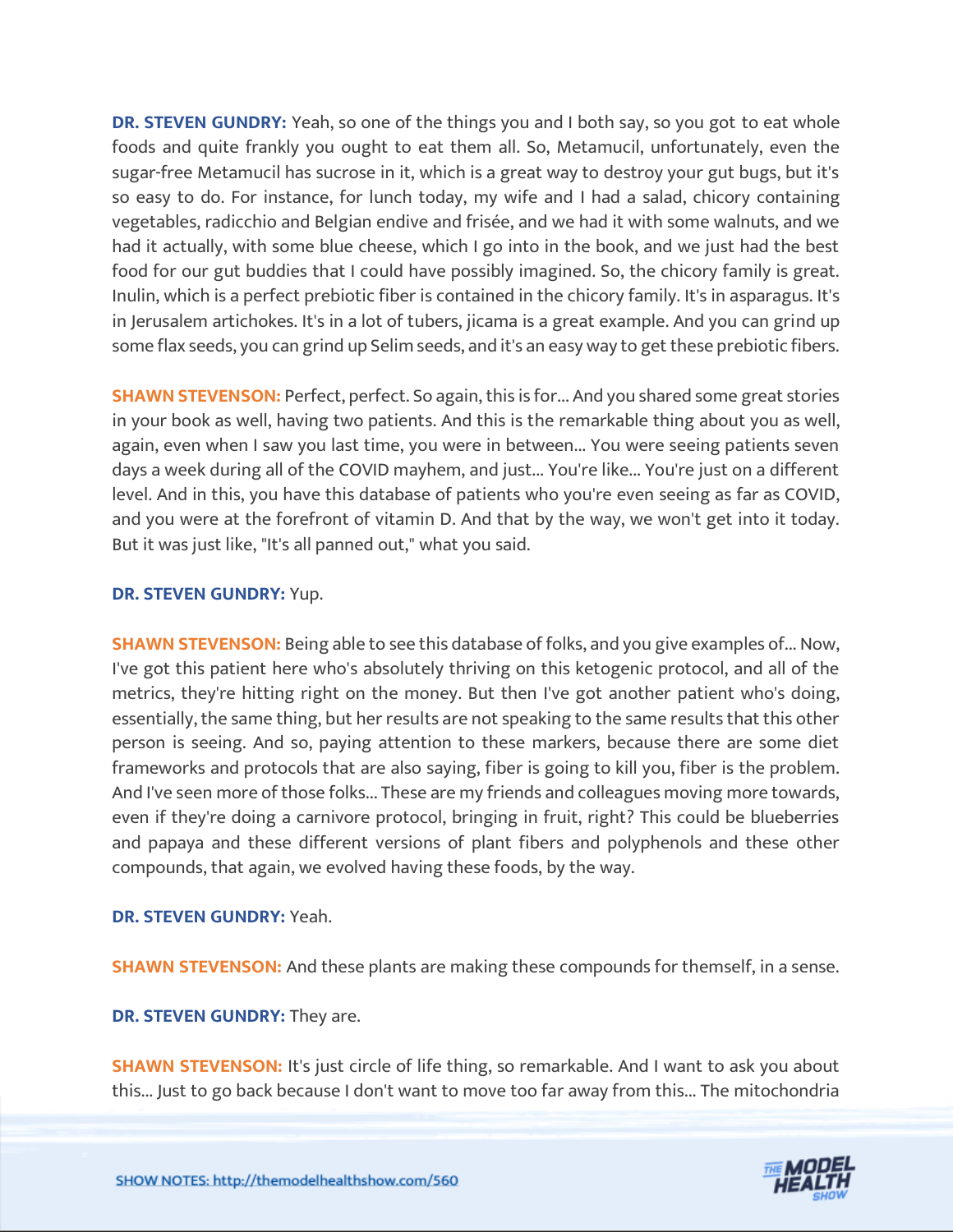strategies like... You mentioned how ketones are involved in this process of helping our mitochondria to become kind of, "less efficient and wasting fuel," right?

#### **DR. STEVEN GUNDRY:** Yeah.

**SHAWN STEVENSON:** But part of this process... Part of the evolution is creating more mitochondrial biogenesis.

#### **DR. STEVEN GUNDRY:** Correct.

**SHAWN STEVENSON:** Creating more mitochondria and helping our mitochondria to repair themselves. What are some of the things that we can look towards? What are some of the things that we can do to support that process besides just this protocol, trying to hit ketosis per se, but just overall? Because one of those things... We can lean more into producing ketones if we're fasting, for example, but the picture is so much bigger than that. Is that one of the things that you talk about?

**DR. STEVEN GUNDRY:** Yeah. As we go into later parts of the book, we... All of us have a maintenance schedule. If you buy a car, you have a scheduled maintenance interval that you got to bring it in, and get an oil change, etcetera, etcetera. And we actually have warning lights on our dashboard, and the modern cars actually calculate how abusive you are to the car. Whether you're really accelerating rapidly or whether you're coasting or whether you're in smog or not. And it calculates the service interval, say, Better bring it in early. Well, we have actually scheduled service interval, and it turns out our schedule service interval's every 24 hours. We have to undergo mitochondrial service every 24 hours, or believe it or not, our warranty expires very rapidly. And we actually have tons of warning lights on our dashboard: Hypertension, diabetes, cancer... Guys, erectile dysfunction, that's a warning light, says, "Check engine." And it turns out that these are all warning signs of mitochondrial dysfunction. As I talk about in the book, every 24 hours, if we have metabolic flexibility, and that's a whole another subject that you and I have gone into, and we can spend the next hour doing that.

But if we have the ability for mitochondria to change how they create fuel energy from fats or sugars... If we have mitochondrial flexibility, about eight hours after we stop eating, we will begin to generate ketones. And about 12 hours after we stop eating, we're at full ketone production, a normal human being, every 24 hours. So, let's say that you stopped eating at 6 o'clock at night, and you began eating again at 6 hours in the morning, you would actually have about a 4-hour ketone production, if everything was correct. And you would use those ketones to send a message to your mitochondria to protect themselves, make more of themselves, and waste some energy. What's really cool is that if you extend that time period of not eating for [another 4 hours, then you](https://themodelhealthshow.com/podcasts/dr-steven-gundry-keto-code/)'[re looking at a 16-hour window of not eating. Now, you](https://themodelhealthshow.com/podcasts/dr-steven-gundry-keto-code/)'[ve got](https://themodelhealthshow.com/podcasts/dr-steven-gundry-keto-code/)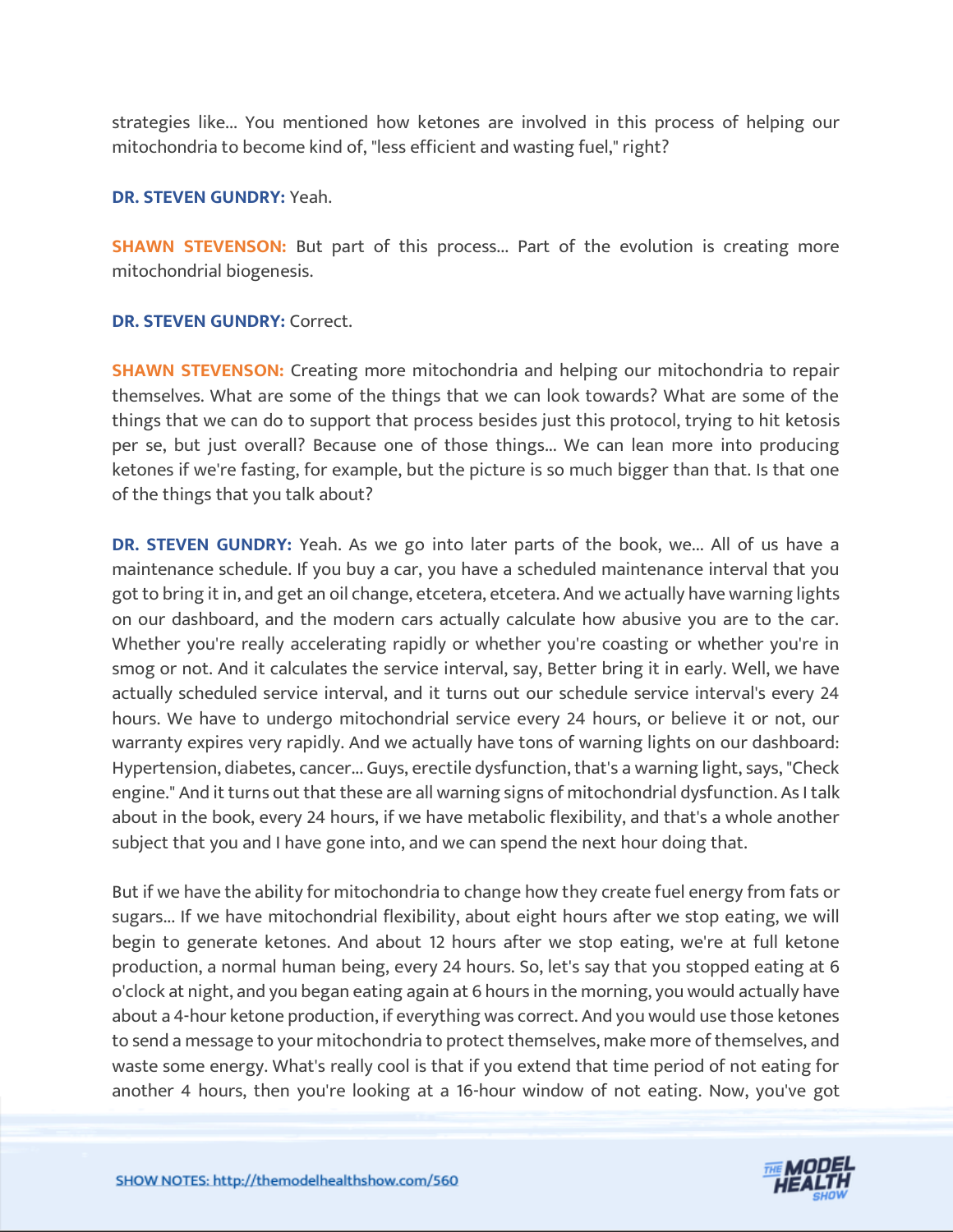another full 4 hours of telling your mitochondria through ketone production to do more cleaning, do more housekeeping, build more of them. And that's why in the study that I refer to with "The Italian Cyclist"... It's so hard to believe until you see the data.

You take Italian cyclists, trained athletes. You take 3 months, put them on a training table, where they all have to eat the same food. One group does a 12-hour eating window, eat breakfast at 8 o'clock in the morning, and they finish lunch at 1 o'clock in the afternoon, and they finish dinner at 8 o'clock at night, 12-hour eating window. The other group, the same food, they have breakfast at 1 o'clock in the afternoon, they have lunch at 4 o'clock in the afternoon, they finish dinner at 8 o'clock, 7-hour eating window. They follow them for 3 months. Eating the same food. Only the athletes with the shortened eating window lost weight. The athletes with a shortened window preserve their muscle mass, preserve their athletic performance, but the coolest part... Besides the weight loss, was that the athletes on a shortened eating window plummeted their insulin-like growth factor, IGF-1. And right now, IGF-1 is probably the best measurement we have of longevity of activating mTOR, the signaling molecule. And if you look at my patients who're in late '90s, early '100s, and I have slew of them, these people run very low insulin-like growth factors. So, imagine, just by manipulating the time of eating, you're giving your mitochondria more time to repair themselves and make more of themselves.

And who wouldn't want to do that? The other thing I think is imperative, and I talk about this in relationship to melatonin, we think of melatonin as a sleep hormone. Oh yeah, your melatonin goes up when you go to sleep. Well, association does not mean causation. So, what melatonin does is when you're sleeping, you're not eating, and you should be undergoing mitochondrial repair. So, if melatonin is one of two critical factors to repair your mitochondria, then son of a gun, maybe melatonin's rising during sleep for a totally different purpose, and that's to repair your mitochondria. And son of a gun, some of the healthiest cultures in the world eat huge amounts of melatonin-containing plant foods. And the Mediterranean diet, as I write about in the book, probably one of the biggest benefits of the Mediterranean diet is the amount of melatonin and uncoupling polyphenols that it contains.

**SHAWN STEVENSON:** They call it beauty sleep for a reason.

**DR. STEVEN GUNDRY:** Bingo! It's the down time that you repair your mitochondria. And one of the reasons that this crazy... Oh, you only need four or five hours of sleep, just keep driving through it. Sorry, you're not keeping your car warranty intact, you're not adhering to the prescribed service...

**SHAWN STEVENSON:** So remarkable. So, to recap, we've already hit a couple of these points, but part of unlocking the keto code and leveraging the system, we just hit intermittent fasting.

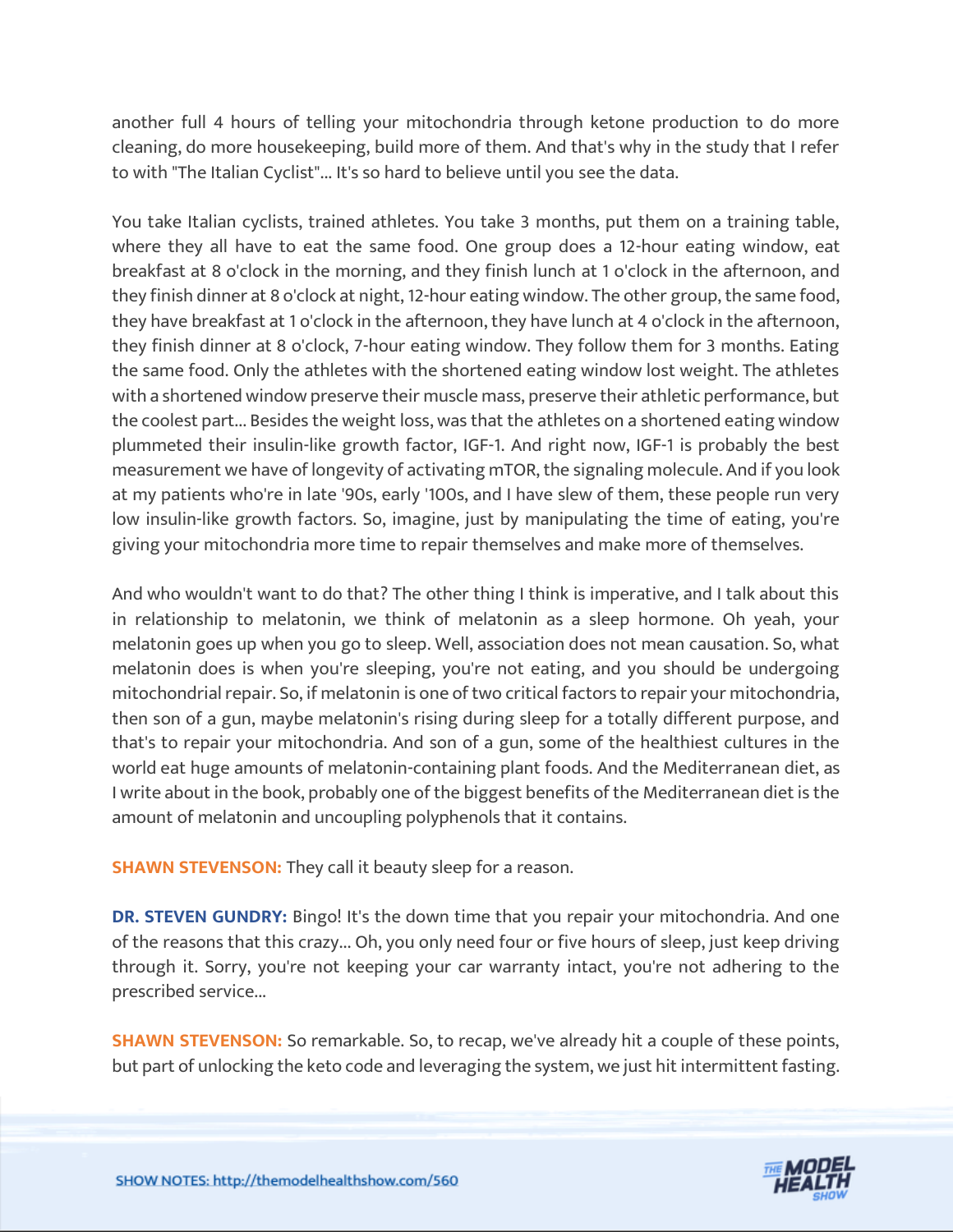Again, data to affirm all of these things, and again, humans have been doing these things throughout our evolution, polyphenols...

**DR. STEVEN GUNDRY:** Yeah, we wrote the science for it.

**SHAWN STEVENSON:** Polyphenols, the fiber aspect, you even dropped in a little nugget about fermented foods being in the mix, but again, just to reiterate this fact, if we're talking about the real value here with ketones helping to stop the damage that occurs from our mitochondria making energy, again, it's just... It's like a workout that's taking place and they need that support for rest and recovery. But the other part is sharing the load which is helping to make more mitochondria, and the other part is helping to repair existing damage. And this is where melatonin even comes into play as well, when you're literally resting and recovering and having your body to secrete melatonin is helping in this process in a whole different dimension, and this is getting into the realm of circadian medicine, and I've been saying this for years. This is one of the things that I just feel a kinship with you because we're like kind of out in the front with some things, and a lot of my friends and colleagues were... They had the idea that taking supplemental melatonin could potentially downregulate your body's production of melatonin.

It kind of seemed like a little bit of a possibly logical thing, but that's not what the data showed, what it showed was taking too much melatonin or in the wrong... Kind of the wrong times and doing it for long periods of time in high doses, you can suppress your receptor sites for melatonin. So, your body's still making it. It's one of the things you just make, but cells being able to recognize that can start to downregulate. So we got to be careful with that, and now we're opening the door and say, "Hey, we've got a ton of high quality foods that not just have a source of melatonin, but they help with so many other parts of your health that you can be including," Improving your sleep hygiene overall is going to be the key if we are looking into supplementation, because again, folks I'm saying... Bringing this up to Dr. Gundry to say, folks might want to run out and take a melatonin supplement and miss the point here. And so, it's more about what can we do to facilitate what's already possible for us, and so if you want to say something more about melatonin and... Or I want to... I'm not going to let you go, when you brought up melatonin, you also mentioned glutathione too.

**DR. STEVEN GUNDRY:** Yeah. So, glutathione is the only other antioxidant used in mitochondria and glutathione is... There's a few ways to produce glutathione. Glycine and acetylcysteine are two of the best ways to produce glutathione. You can also use alpha-lipoic acid as a precursor for glutathione. One of the interesting things about vitamin C, vitamin C is not an antioxidant for our mitochondria sorry it isn't, but vitamin C actually is useful for recycling glutathione. So glutathione oxidizes, and it's actually vitamin C that actually re-establishes glutathione into its [original compound and then act as an antioxidant. And one of our sad designs is, as you and I](https://themodelhealthshow.com/podcasts/dr-steven-gundry-keto-code/)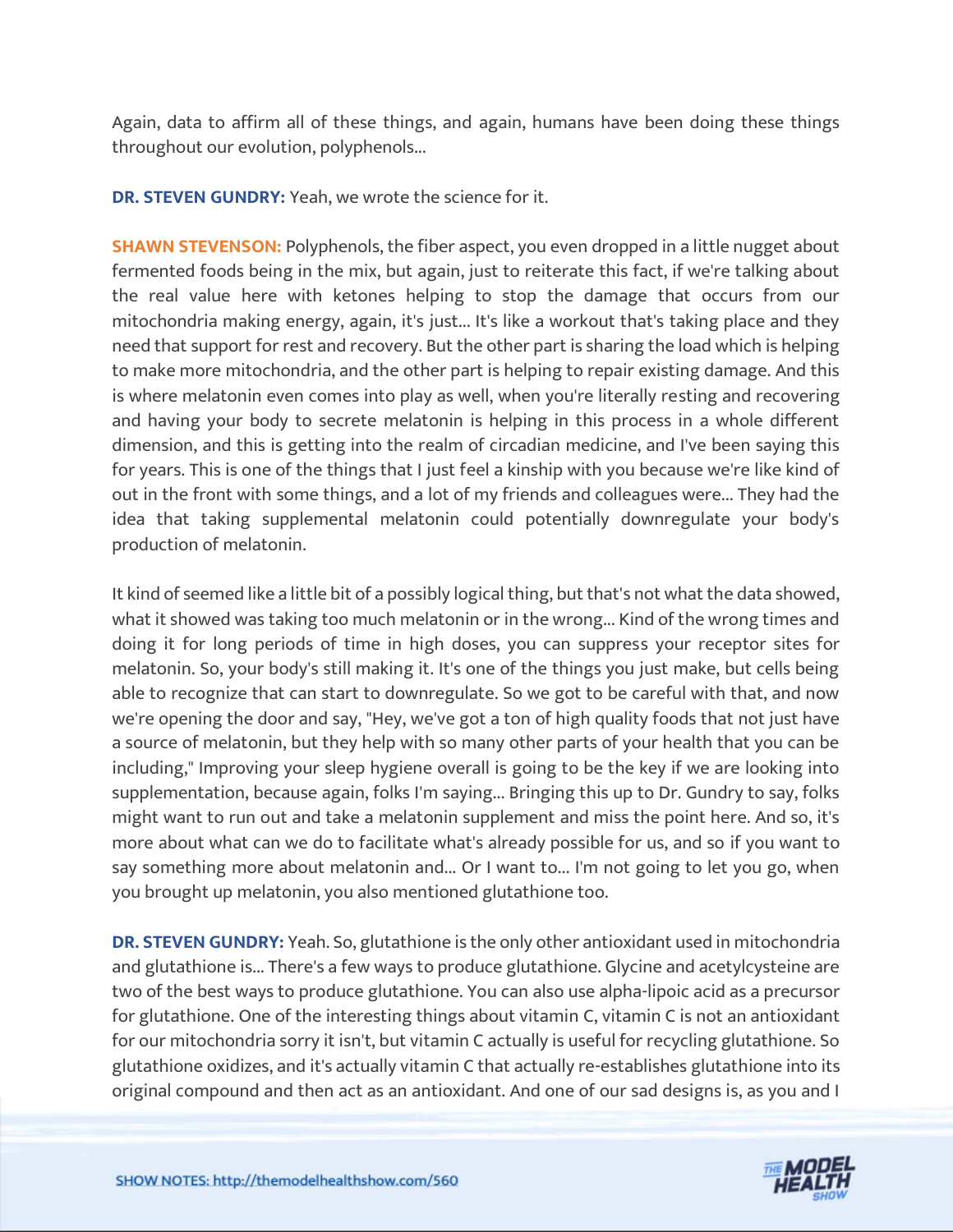know, we're one the few animals that don't manufacture our own vitamin C, and we did that actually for a good reason. Vitamin C is actually made from glucose, and there are five genes that make enzymes to convert glucose into vitamin C. We actually carry all five of those genes, but the fifth one is turned off. It's called a ghost gene. We can see it's there, but it doesn't work. And we think that's because manufacturing Vitamin C is expensive, and we would have to convert glucose to it.

So, if you got a lot of Vitamin C in your diet, if you're in the jungle eating lots of fruits and eating lots of leaves, great apes don't make Vitamin C, guinea pigs don't make Vitamin C, then it's silly to make Vitamin C 'cause it's right there. Unfortunately, we know that Vitamin C is essential really for rehabbing glutathione. And this was brought home... It was a fascinating experiment a few years ago done in rats. And you can take rats and genetically engineer them so that you make the fifth gene in the Vitamin C-making cycle, a ghost gene, so that they no longer can manufacture Vitamin C. And they're no different than the other rats except that ghost gene. Those rats only live half as long as the rats who are not genetically engineered, who are making Vitamin C. Half as long. Now here's the best of the punchline. You can put Vitamin C in the water of the rats that are genetically engineered not to make Vitamin C and they will live as long as their counterparts who make Vitamin C.

So, the take-home point is that, okay, it's really too bad that we don't make Vitamin C, but Vitamin C needs to have a fairly constant level throughout a 24-hour cycle to, among other things, rehabilitate glutathione. So, it's really easy to do. I have all my patients take timerelease Vitamin C twice a day, 1000 milligrams. If that's a pain in the neck, get yourself some of these chewable Vitamin Cs, 500 milligrams, and put them in your pockets, chew one four times a day and you'll be fine. And that's just one silly little step that we can make up for a really important deficiency that... A rat study is pretty interesting. If you actually extrapolate from the rat study in humans, it would actually mean if we had Vitamin C in our water and we were drinking that 24 hours a day... And put some Vitamin C in there, Shawn, right now.

We would actually live the equivalent of 270 years old if we extrapolated from that experiment.

**SHAWN STEVENSON:** That is true longevity right there. That's becoming an immortal. Oh, man.

**DR. STEVEN GUNDRY:** Now we're talking Methuselah, right?

**SHAWN STEVENSON:** So cool, so cool. I immediately thought about even in these rat studies, like these rats are becoming like Master Splinter, like Teenage Mutant Ninja Turtle level lifespan and just tying all of this together because I'm going to say something that isn't said [enough, which is we tend to become... And I](https://themodelhealthshow.com/podcasts/dr-steven-gundry-keto-code/)'[m a nutritionist, so my tunnel vision was immense.](https://themodelhealthshow.com/podcasts/dr-steven-gundry-keto-code/)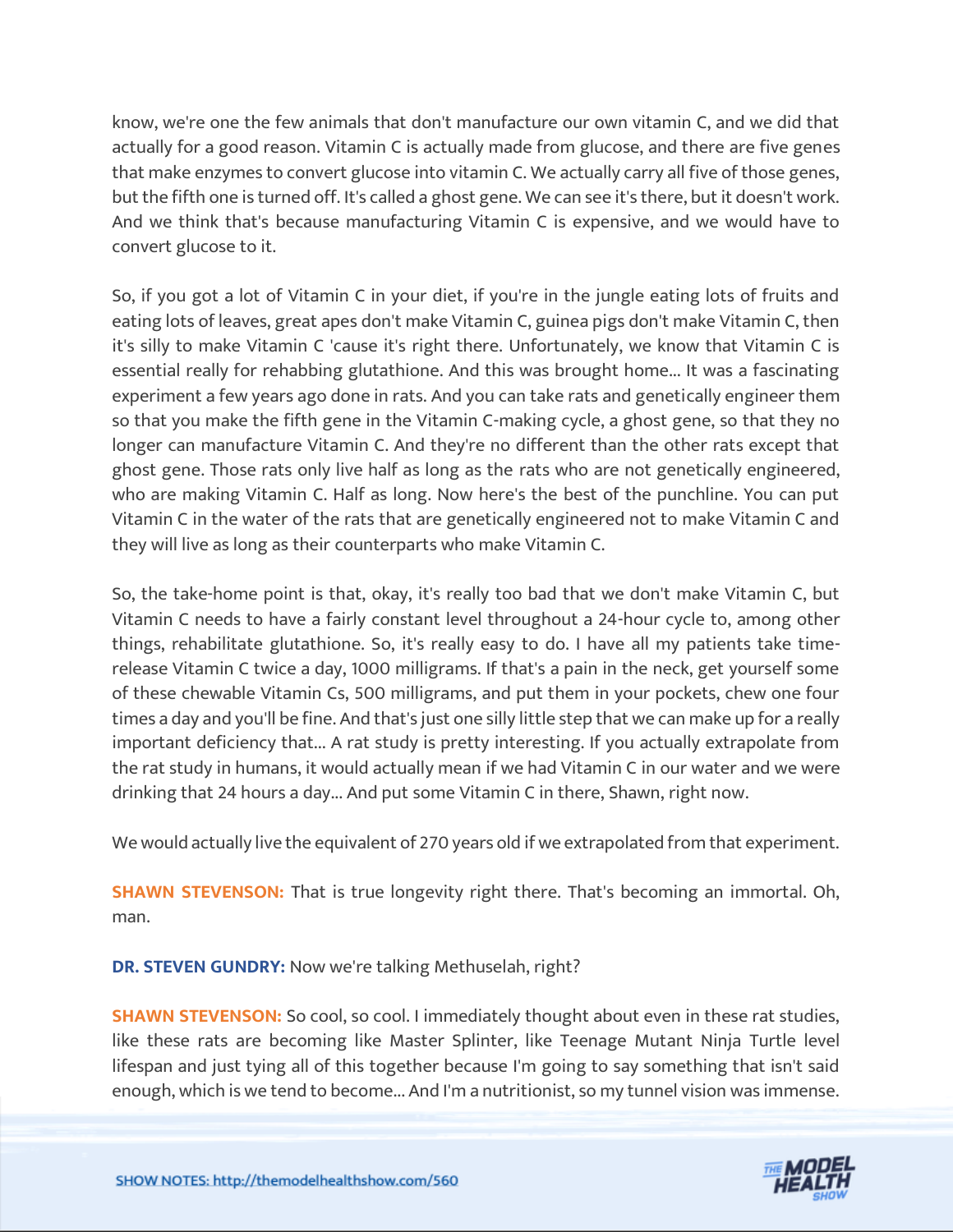We become so hyper-focused on the food that we're putting into our mouth, the substances we're putting into our mouth. We don't understand that diet is much bigger than the food we're putting into our mouth. We have a diet of exposures, environmental exposures. And you talk about this as well because when folks think about generating more mitochondria potentially and in particular, this activation of our brown fat, they think about cryotherapy today. Cold thermogenesis is really, really a big thing, but again, humans have been doing these things for quite some time, having these different exposures. So, we know that cold therapy can boost your body's production of brown adipose tissue, but you also talk about hot temperatures as well. How does that play into it?

**DR. STEVEN GUNDRY:** Yeah, it's actually the same thing. Back in my research years in heart surgery, we were very interested in a compound called heat shock protein and we knew that exposure to heat shock protein was very protective to cells who we were about to injure by cutting off the blood supply to the heart for an hour or 24 hours. And so, we would activate heat shock protein by heat exposure and we could show that these cells were really pretty immune from some pretty toxic damage once they had that. And that then explains... So how does it happen? It turns out that heat shock protein un-couples' mitochondria and it basically does what all of these other things do. It tells mitochondria potentially bad times are coming and prepare yourself, protect yourself, and here's how to do it. And so, this is all just signals. And when you look at all of these various things like cold therapy, like hot therapy, like sauna, intermittent fasting, it actually all comes down to the same mechanism and that is telling mitochondria to un-couple to survive. And Martin Brand was right 20 years ago.

**SHAWN STEVENSON:** So, this is a super simple thing, which is, we love our creature comforts today, but we're missing out on the creature part. We're still creatures. And so proactively just allowing... We don't even have to proactively do this, allowing ourselves, allowing our bodies an opportunity to adjust to temperatures. So, when it's cooler outside, just get in some time, maybe open the windows, allow your body to adapt whether... Same thing when it's hot. My wife... And by the way, first to the caveat, she is perfect. There's not a single...

**DR. STEVEN GUNDRY:** I know your wife. Met her... She's perfect, so just don't mess with her.

**SHAWN STEVENSON:** Thank you. And what I'm about to say, it's basically a ghost gene, alright? She's perfect. This is a ghost gene that exists within her and that is constantly her temperature has to be regulated. We live in LA. It's not really cold here, but when she's working, she has a space heater right by her. Of course, she's from Kenya, that's the story. More than half of her life she's been in the Midwest in Saint Louis, Missouri. Of course, our genes do expect some different temperatures than what she has, but she never allows herself to adjust to temperatures. And when we went hiking the other day, she got a little hot. She's the first one [to take off the hoodie. She](https://themodelhealthshow.com/podcasts/dr-steven-gundry-keto-code/)'[s constantly wanting to be in this... Quickly adjust to the](https://themodelhealthshow.com/podcasts/dr-steven-gundry-keto-code/)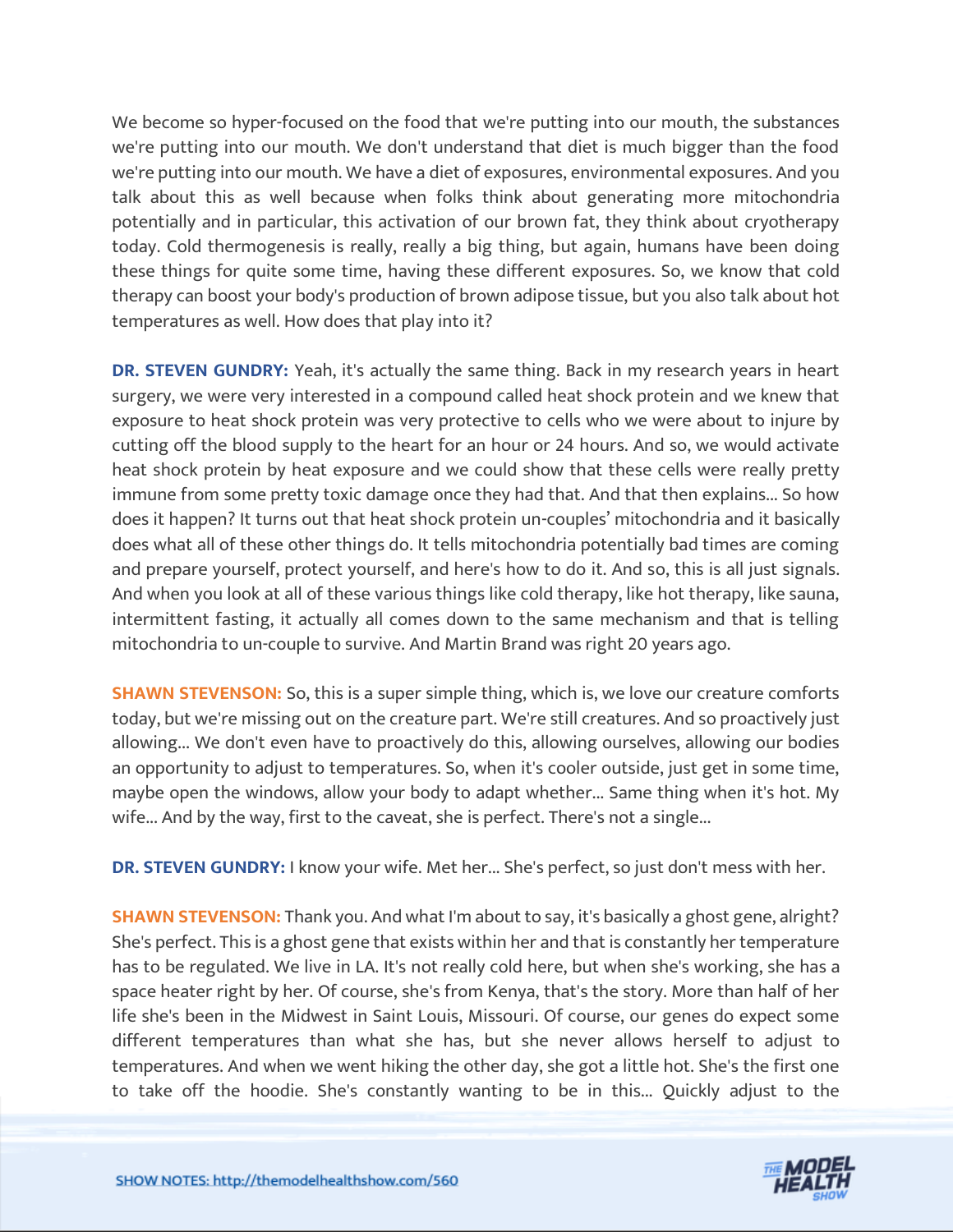temperature instead of just letting your body get used to it a little bit, again, but she's perfect, babe, if you're listening to this, this ghost gene stuff. Alright.

**DR. STEVEN GUNDRY:** We'll delete that part. It's okay. But you know, it's interesting, as you know, I live in Palm Springs and also in Santa Barbara where my offices are, but in Palm Springs in the summer, it can get to 120 and the German Tourists just... They flock to Palm Springs in the summer, and they take the heat and so... And you look at them, and you're like, you guys are crazy, no they're not... They're sitting around uncoupling their mitochondria and come on down, you want to uncouple your mitochondria come and visit me in August in Palm Springs, we'll un-couple together. I promise you.

**SHAWN STEVENSON:** I love it, I love it. So first of all, again, thank you so much for putting this book together and putting your wisdom, your research, I know what it takes, these books, these projects are a labor of love and digging in questioning things and re-calibrating and creating a formula that's more inclusive, ultimately. On the surface, it might be a little irritating, like what? But when it gets to the heart of it, you are bringing more people in and including more folks and saying, hey, whatever diet framework that you are subscribed to, here are some principles and some tools that ring true across the spectrum. And this is what we need a lot more of. And so, as of this recording, your book is about to drop, it's going to fly off the shelves. Folks need to go and pre-order this book ASAP, make sure that you get yourself a copy. It's actually... Of all your books, this is like the quickest read and the stories and the way that you wrote it was just like... It was a page turner. And so, it's a really wonderful read, and I think it's an important part, especially in the diet... The diet culture that we have today that we exist in because this is a...

Your book is a mighty clarification for things, and I think it's much needed. So, they can pop over to Amazon, Barnes & Noble wherever you buy your books from, pre-order it like yesterday and Dr. Gundry, is there anything else? I mean, what drove you to actually write this particular book right now?

**DR. STEVEN GUNDRY:** Well, it's funny when I was writing The Energy Paradox, my last book, and I was trying to explain how ketones created mitochondrial efficiency, how they created you to become this efficient fat burner, and I like to document everything with research, and so... I'm looking through the research that I had, all the things, I go, Wait a minute. This isn't adding up. This is exactly opposite of what I've been taught, what I've been teaching. This doesn't make great energy production; it actually makes you waste energy. And it's like, no, no, no, that can't be right. And so, I just started... I got every research paper that was ever done on ketones on humans and in animals and went... Holy cow! This was known about. In 2004, Owens proved this in humans. 2004 wasn't long ago.

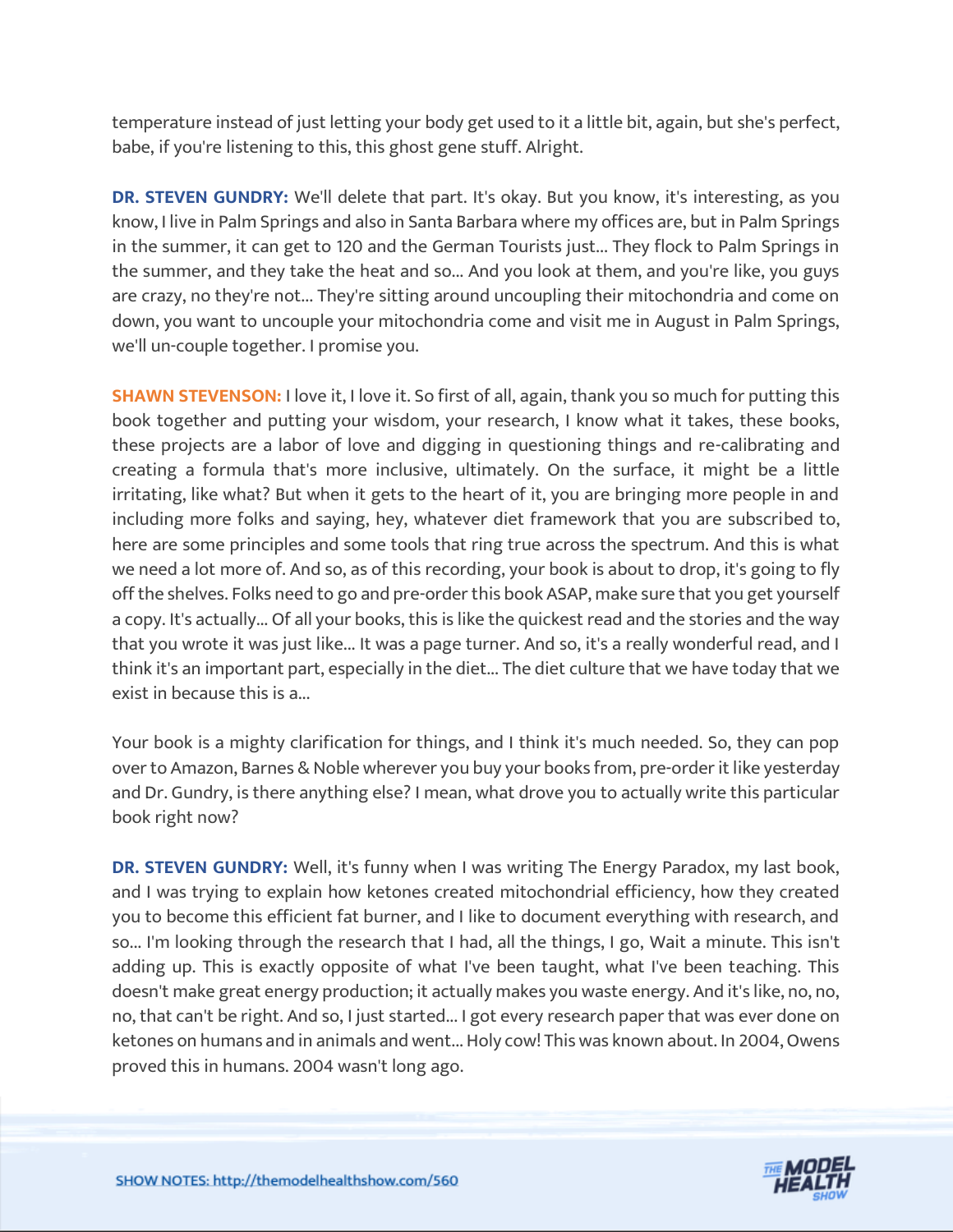And it's like, I got... What else is going on? So, then I just started looking at, Okay, well, I know polyphenols are really good for you, but what? Polyphenols are un-couplers? What? And you're right, I was excited as a kid and I actually, true story, we had to convince my publisher to let me write this book... "No, that's not where you're going." I said, "I got to write this story," and I think it's a page turner, but I'm really excited about this book because you're right, I'm known as a disruptor, I was a disruptor in heart surgery, boy did I turn things on its head in heart surgery, and as you know, the Plant Paradox, now, we're celebrating our fifth anniversary, that was a disruptor, and I think I wrote this to disrupt our complacency about how ketones work, and our complacency about how these various diets, how the components in these very wildly different diets may have an actual component that makes sense. And it's those components, if we look at this from a broad spectrum, maybe unite us in the nutrition community rather than divide us.

**SHAWN STEVENSON:** There's more than enough of that... And I appreciate you so much for hanging out with us and sharing your wisdom. Is there anywhere else that folks can pop over and check you out and get more information?

**DR. STEVEN GUNDRY:** Yeah, so you can find me on my podcast, the Dr. Gundry podcast, we've had the pleasure of having you on there, you can find me on YouTube, you can find me on Instagram, come to drgundry.com, but if you go over to gundrymd.com, your listeners can apply the code Gundry30 and get 30% off their first order, no matter what, and I got news for you, it's a really good deal. So Gundry30 over at gundrymd.com, 'cause I appreciate you and your listeners so much, and thanks for having me again. Always good to see you. Next time we got to be in person again, right?

**SHAWN STEVENSON:** Definitely, definitely. And by the way, you guys always send me great stuff, your olive oil, so definitely folks take advantage of that and Dr. Gundry, you are one in a billion, you are a superhero for us, and I just appreciate you.

**DR. STEVEN GUNDRY:** Alright, keep up the good work.

**SHAWN STEVENSON:** Alright, talk soon. Appreciate you.

**DR. STEVEN GUNDRY:** Alright, take care.

**SHAWN STEVENSON:** Thank you so much for tuning in to the show today. I hope you got a lot of value out of this. This is expanding the conversation, we have so many wonderful diet frameworks, but life really exists within the nuance. It exists within the personalization of the information that we learn, because no two people are the same. And so, this is why I'm such a [huge fan of Dr. Gundry and his work and just being a pioneer... Somebody who](https://themodelhealthshow.com/podcasts/dr-steven-gundry-keto-code/)'[s just a disruptor](https://themodelhealthshow.com/podcasts/dr-steven-gundry-keto-code/)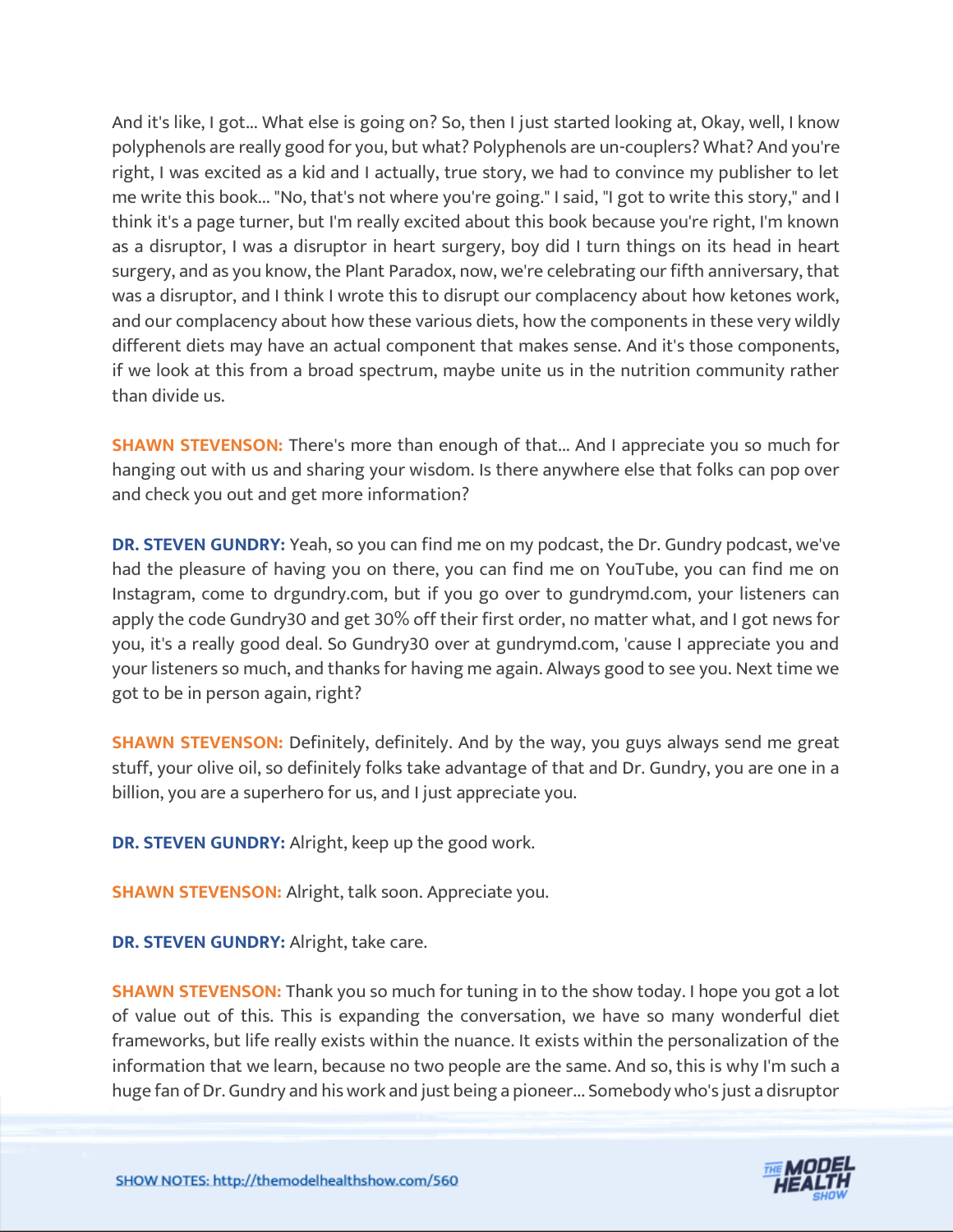who's taken conventional wisdom and questioning things and sharing the data that he comes up with in a way that's palatable, in a way that's engaging, and most importantly, in a way that makes sense. Because again, this conversation is about inclusion and getting our citizens educated. This is a little bit more advanced of a conversation because we're talking about how can we perform at our highest level, whereas for the average person, we're just trying to get them out of the drive through, so I love having conversations like these because these are the things that I would love to focus more on and talk more about because I'm already on...

Andre 3000... I'm going to Shawn 5000; I know some stuff. But to be able to get that out at mass scale that superhuman stuff, we got to get this basic stuff out then, and get our family's healthier, get our communities healthier, get folks walking, get folks just eating real food, and then we can advance the conversation from there. But some of us... I know you're listening a lot like me; I want to be on that, I want to be a leader and a model in this and demonstrate what's possible in being super human. So, this why we dabble in some of this as well, and so again, but it's learning from somebody who's walking the talk. Dr. Gundry, now in his 70s... He just wrote another book, come on... He's out... Even in this recording, he's out skiing with his lady, just come on, this is what we all should be aspiring to be in a new definition of what aging can look like and longevity can look like. And so, when he's talking the talk, he's not just talking to talk it, he's talking because it's facts, it's real.

And he's a demonstration of this and he doesn't come from... His health was not in this state, he was fluxed up himself, he was metabolically fluxed, it's F-L-U-X, metabolically fluxed up himself, and he was able to transform his own health in his, "Middle-age." and from there, just keep building and building, and getting better and better as years have gone on. So, thank you so much for tuning into the show today, I hope you got a lot of value out of this, and this is one to share with your family and friends, especially moms, dads, grandparents, sharing this up and saying, hey, this fella is rocking it in his '70s. What do you think about this? What do you think about some of the things that he's sharing, it's pretty interesting topics, like just sharing this in an inquisitive and non-confrontational like "listen to this guy, you're going to die" kind of way in being inviting and inclusive? And again, just supporting the people that we care about, providing resources, providing different voices.

Often at times it's said that you can't be a profit in your own land, alright, and so be able to share other voices and perspectives with the people that you care about, it can land another leverage point for people to really focus on getting themselves, healthy. I appreciate you so much for tuning into the show today again. Make sure to share this out with the people that you care about, we got some epic shows coming your way very, very soon, so make sure to stay tuned, take care, have an amazing day and I'll talk with you soon.